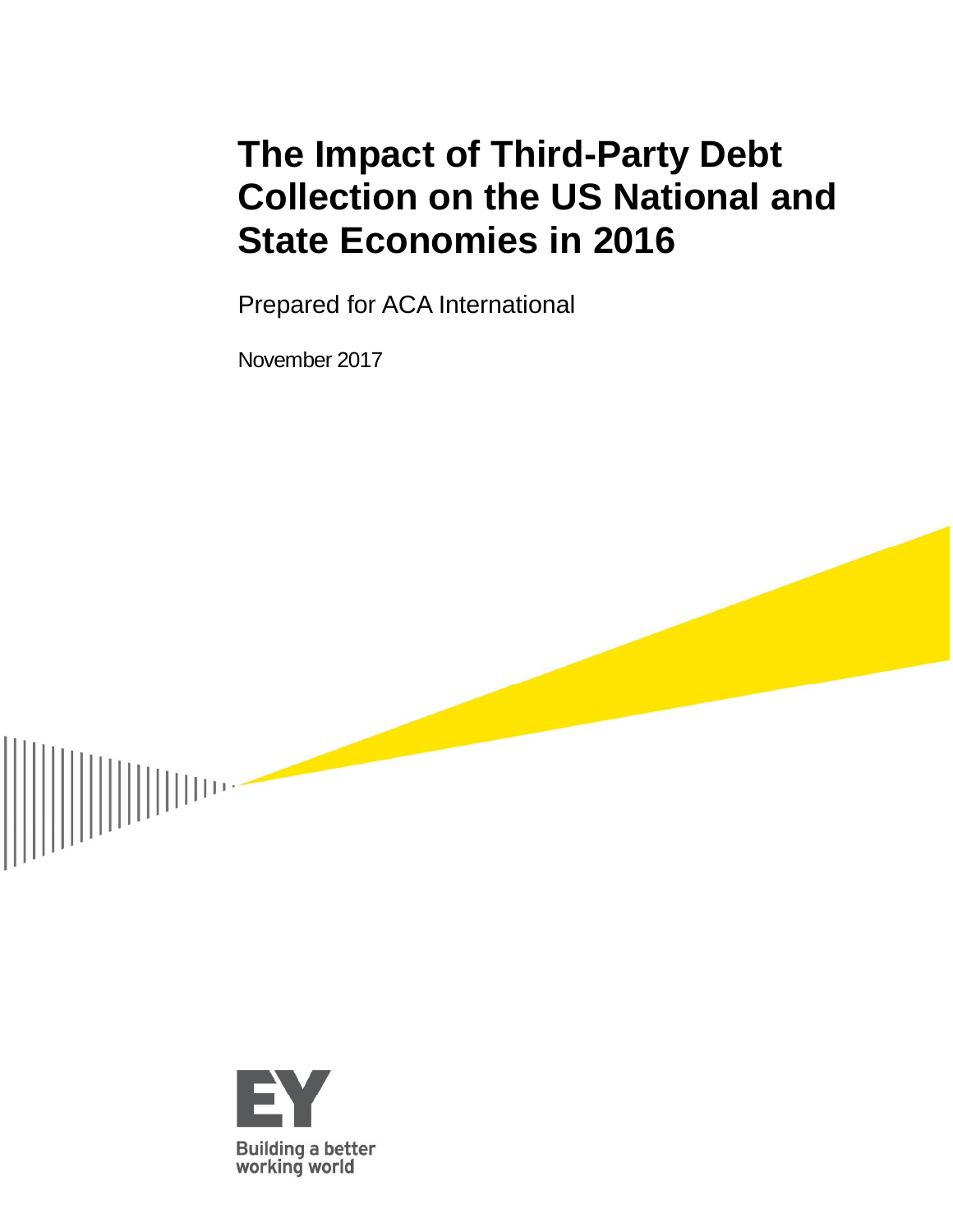The Impact of Third-Party Debt Collection on National and State Economies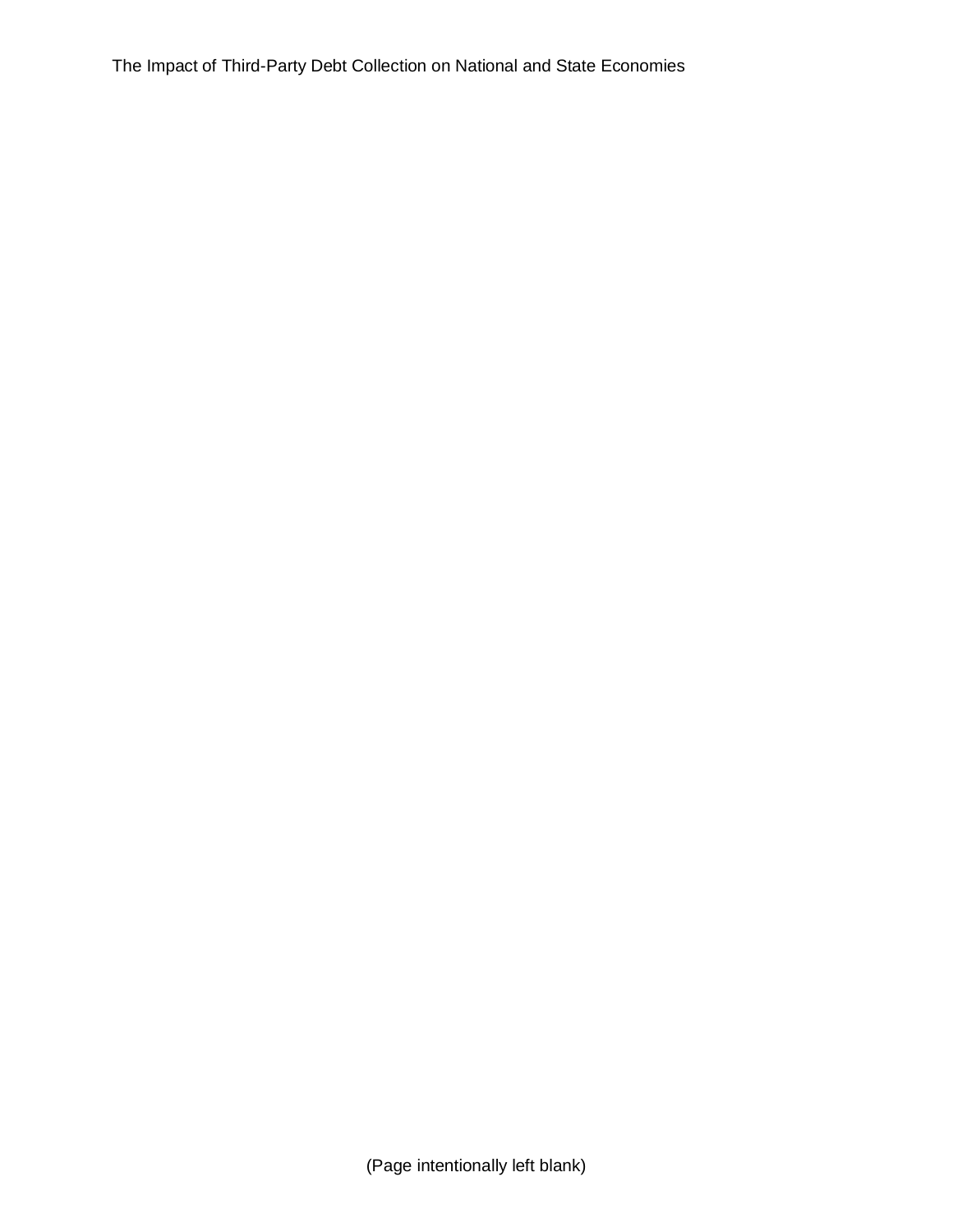### **Executive summary**

Unpaid debt can affect consumer prices, borrowing costs, and business performance. Similarly, uncollected taxes or fines can impact government budgets. The US third-party debt collection industry serves businesses and government agencies by recovering obligations related to accounts receivable, taxes, fines, and other fees. While some organizations choose to collect such debts themselves ("in-house" debt collection), many will refer delinquent accounts to a third-party debt collector who attempts to recover the debt for an agreed upon fee. By recovering tens of billions of dollars in delinquent consumer debt each year that may otherwise go uncollected, the third-party debt collection industry generates important benefits to the US economy.

To develop a more complete picture of the economic importance of the third-party debt collection industry, ACA International ("ACA"), the largest trade association representing the debt collection industry, commissioned Ernst & Young ("EY") to conduct this study, *The Impact of Third-Party Debt Collection on the US National and State Economies in 2016*. ACA previously commissioned EY to conduct similar studies in 2011 and 2013. This study relies on two primary sources of information:

- An EY survey of third-party debt collection agencies, and
- The United States Census Bureau's County Business Patterns and Nonemployer Statistics series, which includes the number of US third-party establishments, employees, and payroll

Below is a summary of key industry measures derived from these two data sources:

- Agencies recovered approximately \$78.5 billion in total debt in 2016, on which they earned close to \$10.9 billion in commissions and fees. Removing these agency earnings from the total debt recovered leaves nearly \$67.6 billion in debt that agencies returned to creditors. The five states with the highest total debt collected are New York (\$7.3 billion), Texas (\$7.3 billion), California (\$5.2 billion), Illinois (\$4.4 billion) and Florida (\$3.9 billion).
- Early out debt, consisting of receivables that aged 90 days or less, represents 29% of all debt collected; bad debt, which accounts for the remaining 71%, consists of receivables aged 90 days or more.
- Health care related debt (from hospitals and non-hospitals) is the leading debt category, accounting for nearly 47% of all debt collected in the industry, followed by student loan debt, which makes up 21% of all debt collected. Government-related debt makes up 16% of all debt collected, while credit card, retail, telecom, utility, mortgage, and other debt each make up less than 10% all of debt collected.
- There are 129,262 employees in the industry, including 124,282 paid employees and more than 4,900 agency owners, according to data from the US Census Bureau.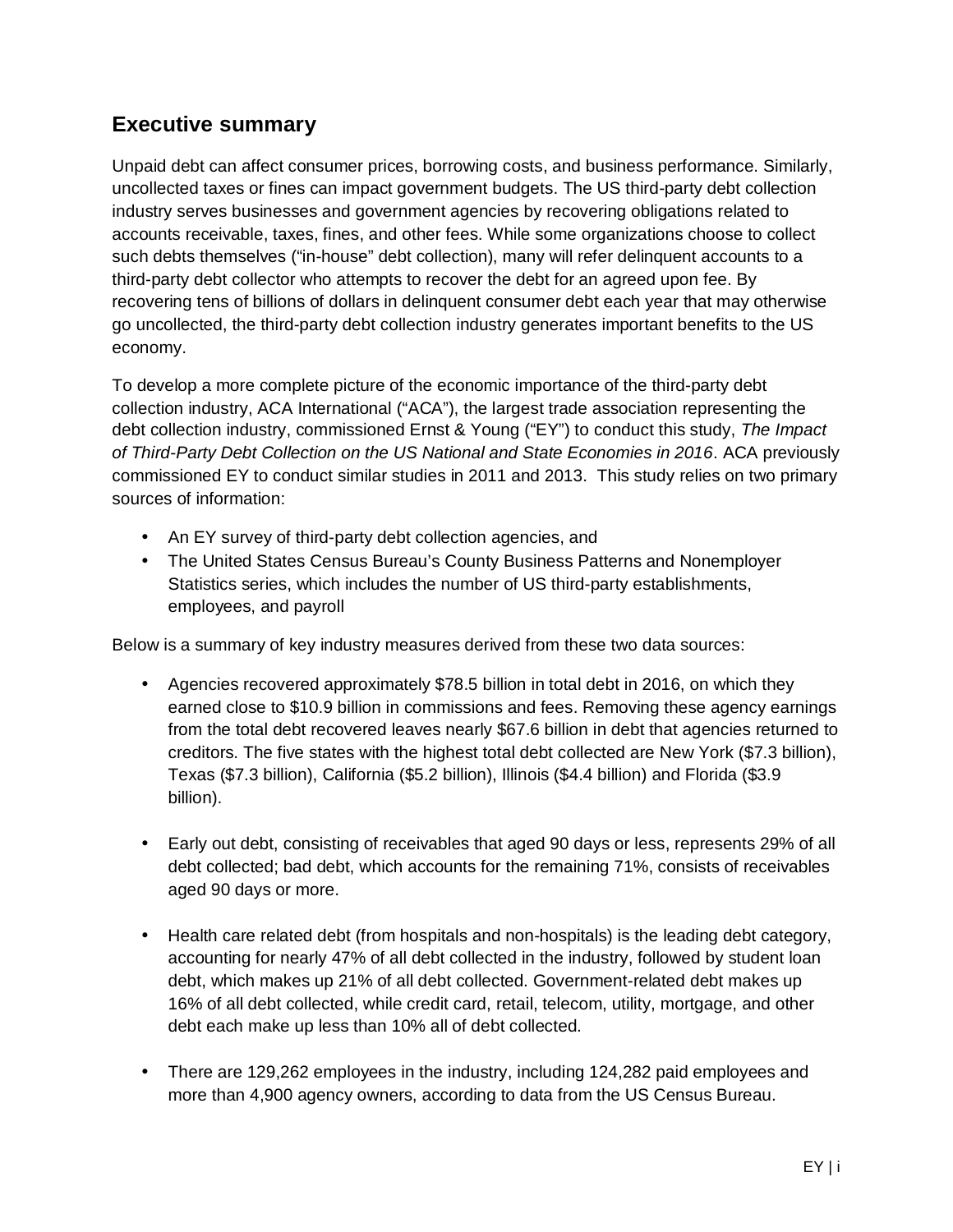Including owners, there were more than 124,000 full-time employees, 3,700 part-time employees, and 600 contract employees.

- Third-party debt collection agencies made an estimated \$17.7 million in charitable contributions in 2016. Industry employees spent an estimated 521,700 hours volunteering for causes/activities of their choosing, including nearly 151,300 hours at company-sponsored volunteer activities.
- In addition to the 129,262 people employed directly, US debt collection agencies support the indirect and induced employment of more than 89,000 individuals in industries that sell goods and services to debt collection agencies and their employees. Considering both the direct and indirect economic impacts of the debt collection industry, the total employment impact in the US includes 218,324 jobs, supporting a total payroll of approximately \$12.6 billion.
- US debt collection agencies and their employees were estimated to directly contribute ä, \$852 million of federal tax, \$391 million of state tax, and \$286 million of local tax, for a combined tax impact of more than \$1.5 billion. Taxes attributable to the operations of debt collection agencies employees, suppliers, and businesses that sell to employees total \$2.9 billion – approximately 9% of the estimated total economic impact of the debt collection industry. Of the \$2.9 billion estimated total tax impact, 55% is estimated to be federal tax (corporate and individual income taxes) and 45% is estimated to be state and local taxes.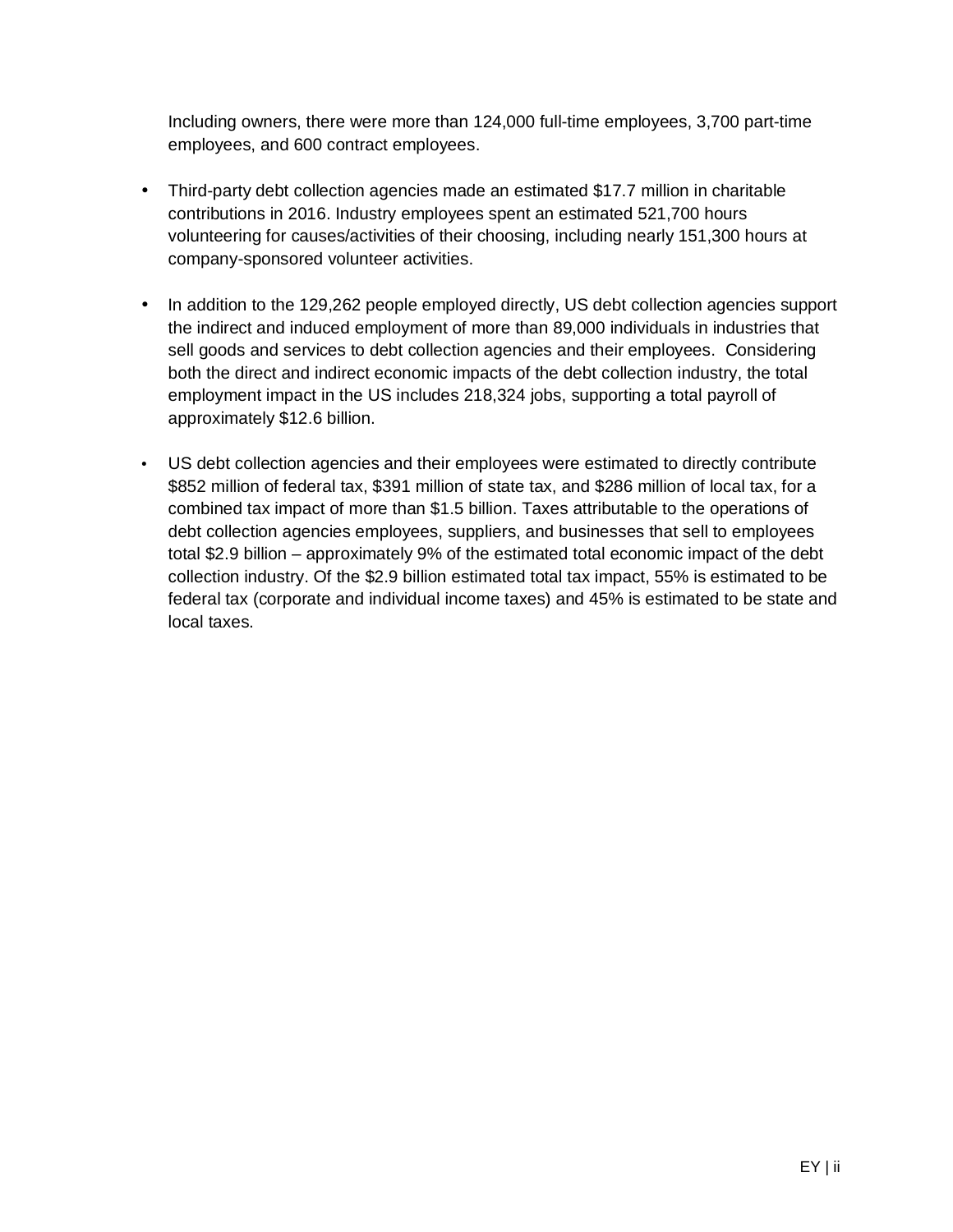# **Contents**

| Appendix B - ACA International 2016 state of the industry survey questionnaire23 |  |
|----------------------------------------------------------------------------------|--|
|                                                                                  |  |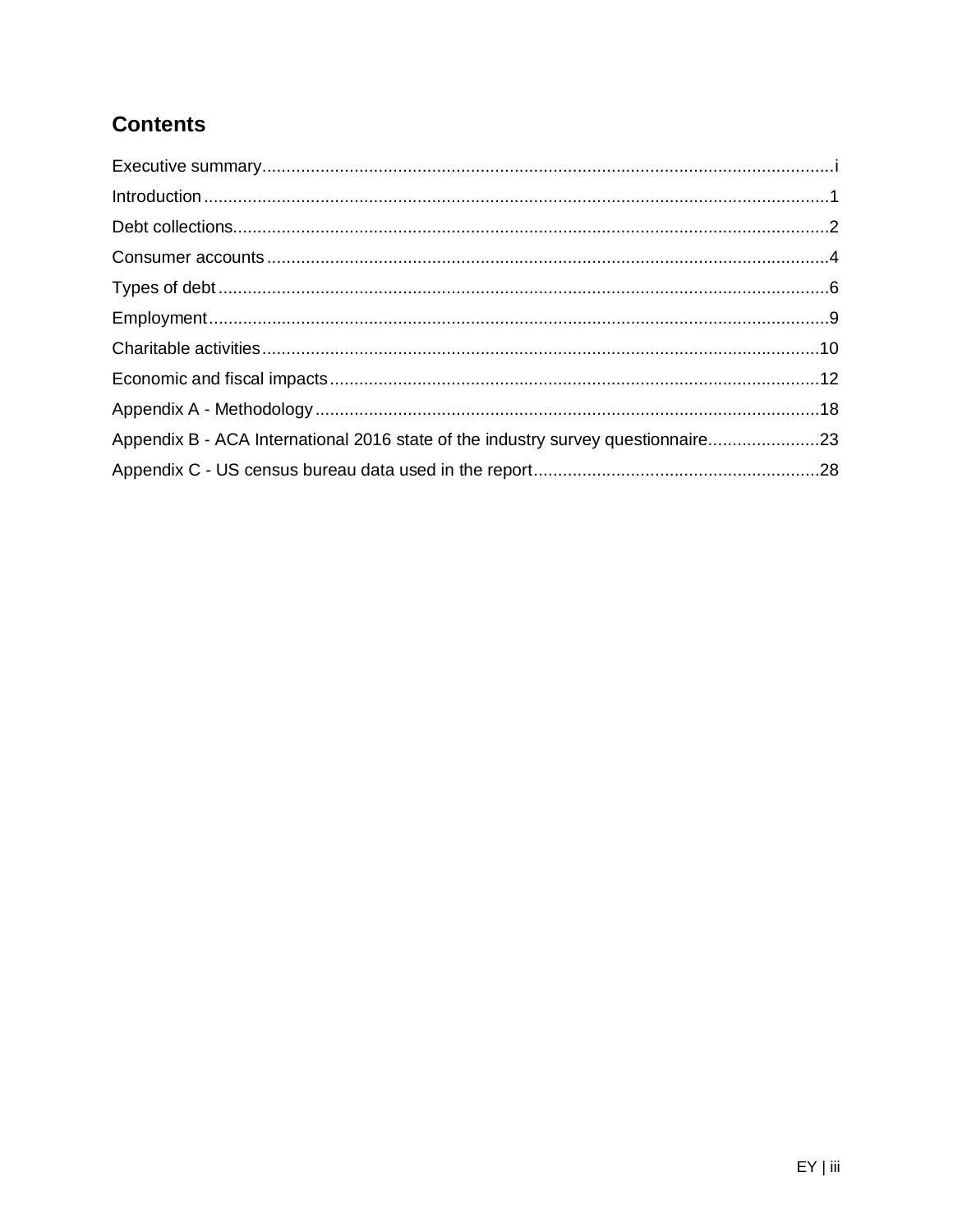# **Introduction**

Unpaid debt can have significant effects on consumer prices, borrowing costs, and business performance. Similarly, uncollected taxes or fines can strain government budgets. The US thirdparty debt collection industry serves businesses and government agencies by recovering obligations related to accounts receivable, taxes, fines, and other fees. While some organizations choose to collect such debts themselves ("in-house" debt collection), many will refer delinquent accounts to a third-party debt collector who attempts to recover the debt for an agreed upon fee.

By recovering billions of dollars in delinquent debt each year that would otherwise go uncollected, the industry generates benefits to US businesses. These include:

- Reduced consumer prices for consumers that pay their debts
- Lower bad debt costs for businesses that diminishes financial insolvency risks
- Decreased future tax and fee increases or spending cuts on the part of government agencies

To develop a more complete picture of the economic impact of the third-party debt collection industry, ACA International ("ACA") commissioned Ernst & Young ("EY") to conduct a study of third-party debt collection agencies. This study relies on two primary sources of information:

- **A survey of third-party debt collection agencies**. EY fielded this survey between July and September of 2017 to ACA members and non-member contacts that ACA provided.
- **The United States Census Bureau's County Business Patterns and Nonemployer Statistics series**. This series includes the number of US third-party establishments, employees, and payroll.

Unless otherwise noted, all data in this report are derived from these two sources. For a complete description of the report methodology, please see appendix A.

The analysis in this study provides estimates of key metrics that provide an overview of the third-party debt collection industry in the United States, including:

- Total debt collected,
- Commissions and fees earned,
- Number and value of accounts placed,
- Consumer disputes and resolution,
- Types of debt collected,
- Charitable contributions,
- Direct and indirect economic impacts, and
- Fiscal (tax) impacts.

This study focuses on the third-party debt collection industry as a whole. It is not a comment on any individual company whose performance may vary from the information included in this study.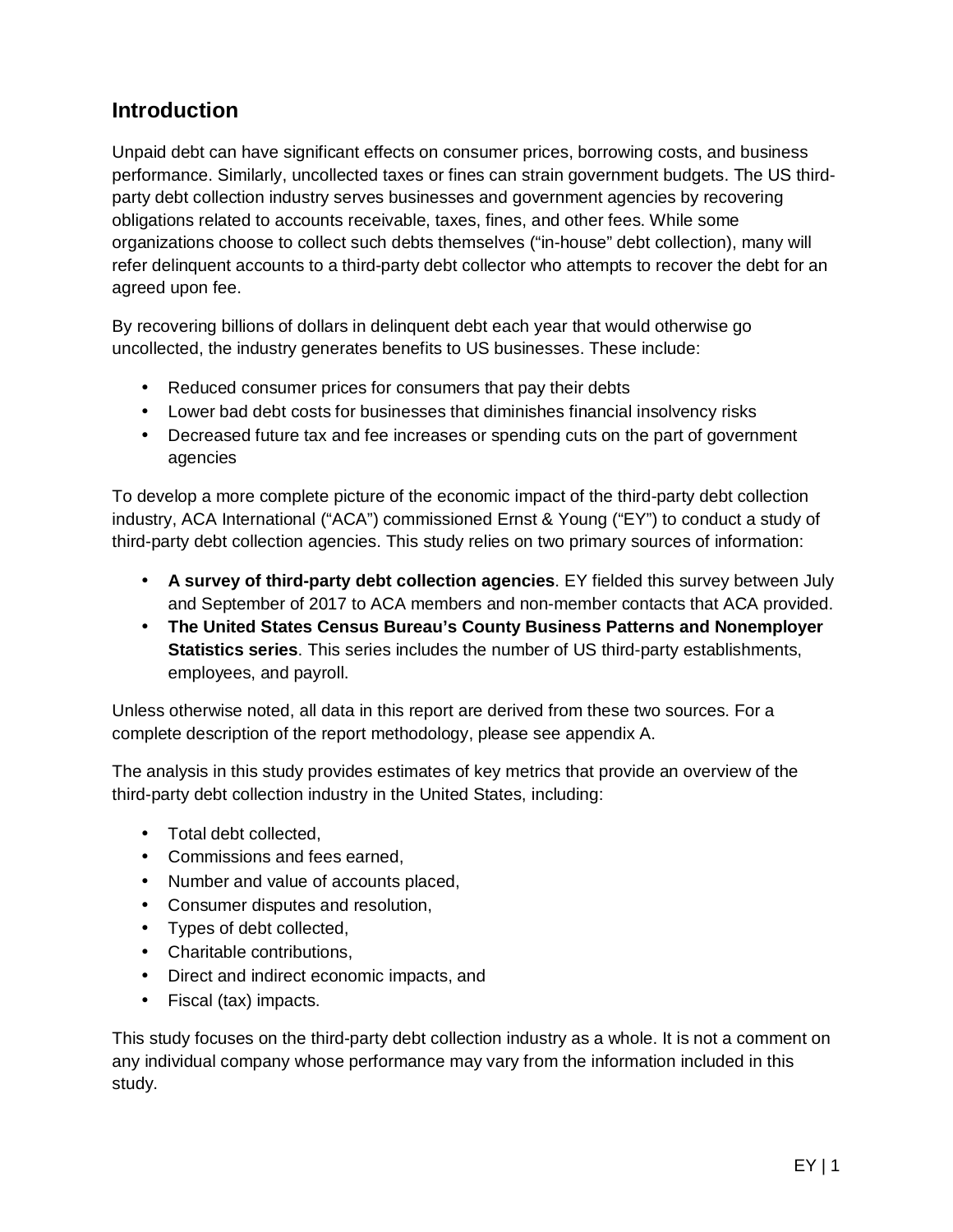# **Debt collections**

Table 1 shows the total debt recovered by third-party debt collectors in the United States for 2016. Agencies recovered an estimated \$78.5 billion in total debt, on which they earned nearly \$10.9 billion in commissions and fees. Removing these agency earnings from the total debt recovered leaves \$67.6 billion in debt that agencies returned on a commissioned basis to creditors and the US economy. Since 2013, which is the last year that this study was conducted, the amount of debt collected increased by 42%, but average commissions and fees declined from 18.1% to 13.9% in 2016.

**Table 1. Debt returned by US third-party debt collection agencies in 2016**  *Dollars in millions*

| <b>Economic measure</b>     | Estimated value (\$M) |                        |
|-----------------------------|-----------------------|------------------------|
| Debt collected              | \$78,547              | 13.9%                  |
| Commissions and fees earned | $-$10,901$            |                        |
| Net debt returned           | \$67,646              | Average commission/fee |

*Note: Results may not add due to rounding*

*Source: EY analysis using ACA 2017 survey results; Census County Business Patterns 2015 data*

As noted in the introduction, this represents a real benefit to American households, businesses and creditors. The \$67.6 billion in net debt returned represents \$579 in savings on average per household.<sup>1</sup> It is also equal to 3% of US corporate profits before tax, 5.3% of before tax profits of US domestic non-financial corporations, and 12.7% of before tax profits of US domestic financial corporations.<sup>2</sup> From a creditor perspective, it is roughly 1.8% of total consumer credit outstanding.<sup>3</sup>

Table 2 presents the total debt collected by state for 2016. The five states with the highest total debt collected are New York (\$7.3 billion), Texas (\$7.3 billion), California (\$5.2 billion), Illinois (\$4.4 billion) and Florida (\$3.9 billion). Appendix A contains a description of the methodology used to derive state estimates of total debt collected. Due to the low number of survey responses in some states, EY used regional estimates of commission rates to derive state estimates of total commissions.

 $1$  According to the US Census Bureau there were 117 million households in the United States from 2011-2015, the most recent period of data available - https://www.census.gov/quickfacts/fact/table/US/PST045216

<sup>&</sup>lt;sup>2</sup> "Flow of Funds Accounts of the United States" Release Z.1 First Quarter 2017 - Table F.3

<sup>&</sup>lt;sup>3</sup> "Flow of Funds Accounts of the United States" Release Z.1 First Quarter 2017 - Table D.3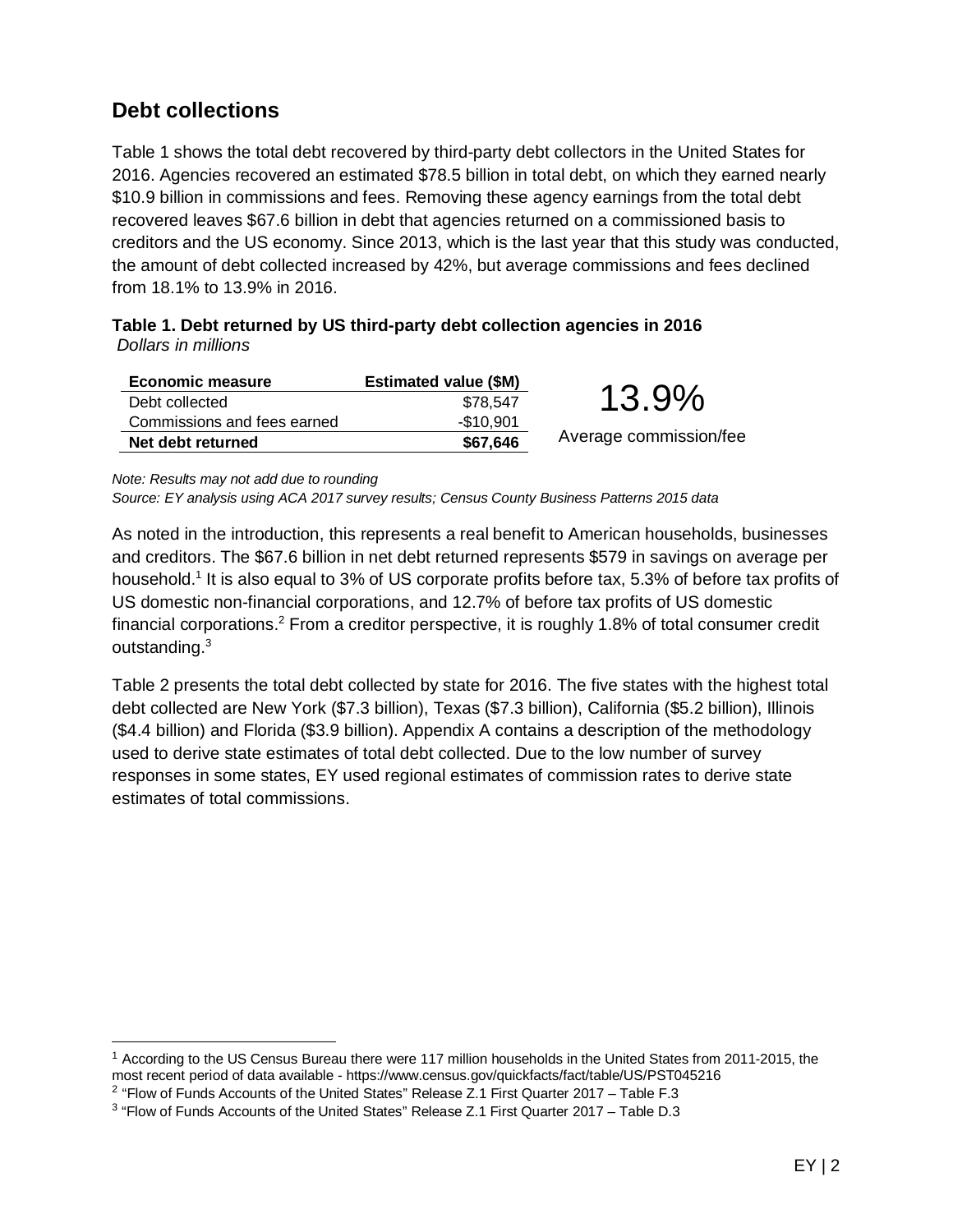#### **Table 2. Debt collected in 2016, by state**

 *Dollars in millions*

| <b>State</b>          | <b>Total Debt Collected</b> | <b>Total Commissions Collected</b> | <b>Debt Returned</b> |
|-----------------------|-----------------------------|------------------------------------|----------------------|
| Alabama               | \$1,503                     | \$190                              | \$1,312              |
| Alaska                | \$80                        | \$15                               | \$65                 |
| Arizona               | \$2,262                     | \$426                              | \$1,836              |
| Arkansas              | \$261                       | \$33                               | \$228                |
| California            | \$5,166                     | \$973                              | \$4,194              |
| Colorado              | \$2,317                     | \$436                              | \$1,881              |
| Connecticut           | \$213                       | \$27                               | \$186                |
| Delaware              | \$623                       | \$79                               | \$544                |
| District of Columbia  | \$4                         | \$1                                | \$4                  |
| Florida               | \$3,943                     | \$500                              | \$3,443              |
| Georgia               | \$2,749                     | \$348                              | \$2,400              |
| Hawaii                | \$37                        | \$7                                | \$30                 |
| Idaho                 | \$123                       | \$23                               | \$100                |
| Illinois              | \$4,408                     | \$579                              | \$3,829              |
| Indiana               | \$1,359                     | \$179                              | \$1,181              |
| lowa                  | \$1,059                     | \$139                              | \$920                |
| Kansas                | \$2,223                     | \$292                              | \$1,931              |
| Kentucky              | \$1,720                     | \$218                              | \$1,502              |
| Louisiana             | \$1,095                     | \$139                              | \$956                |
| Maine                 | \$95                        | \$12                               | \$83                 |
| Maryland              | \$719                       | \$91                               | \$628                |
| Massachusetts         | \$1,534                     | \$196                              | \$1,339              |
| Michigan              | \$617                       | \$81                               | \$536                |
| Minnesota             | \$2,555                     | \$336                              | \$2,219              |
| Mississippi           | \$230                       | \$29                               | \$201                |
| Missouri              | \$1,894                     | \$249                              | \$1,645              |
| Montana               | \$94                        | \$18                               | \$76                 |
| Nebraska              | \$1,090                     | \$143                              | \$947                |
| Nevada                | \$564                       | \$106                              | \$458                |
| New Hampshire         | \$1,198                     | \$153                              | \$1,045              |
| New Jersey            | \$1,264                     | \$161                              | \$1,103              |
| New Mexico            | \$32                        | \$6                                | \$26                 |
| New York              | \$7,328                     | \$935                              | \$6,393              |
| <b>North Carolina</b> | \$1,180                     | \$150                              | \$1,030              |
| North Dakota          | \$115                       | \$15                               | \$100                |
| Ohio                  | \$3,834                     | \$504                              | \$3,330              |
| Oklahoma              | \$589                       | \$75                               | \$514                |
| Oregon                | \$768                       | \$145                              | \$623                |
| Pennsylvania          | \$3,391                     | \$433                              | \$2,958              |
| Rhode Island          | \$15                        | \$2                                | \$13                 |
| South Carolina        | \$1,999                     | \$253                              | \$1,745              |
| South Dakota          | \$137                       | \$18                               | \$119                |
| Tennessee             | \$2,812                     | \$356                              | \$2,456              |
| Texas                 | \$7,265                     | \$921                              | \$6,344              |
| Utah                  | \$364                       | \$69                               | \$296                |
| Vermont               | \$9                         | \$1                                | \$7                  |
| Virginia              | \$2,631                     | \$334                              | \$2,298              |
| Washington            | \$1,726                     | \$325                              | \$1,401              |
| West Virginia         | \$419                       | \$53                               | \$366                |
| Wisconsin             | \$840                       | \$110                              | \$730                |
| Wyoming               | \$93                        | \$18                               | \$76                 |
| <b>Total</b>          | \$78,547                    | \$10,901                           | \$67,646             |

*Note: Results may not add due to rounding*

*Source: EY analysis using ACA 2017 survey results; Census County Business Patterns 2015 data*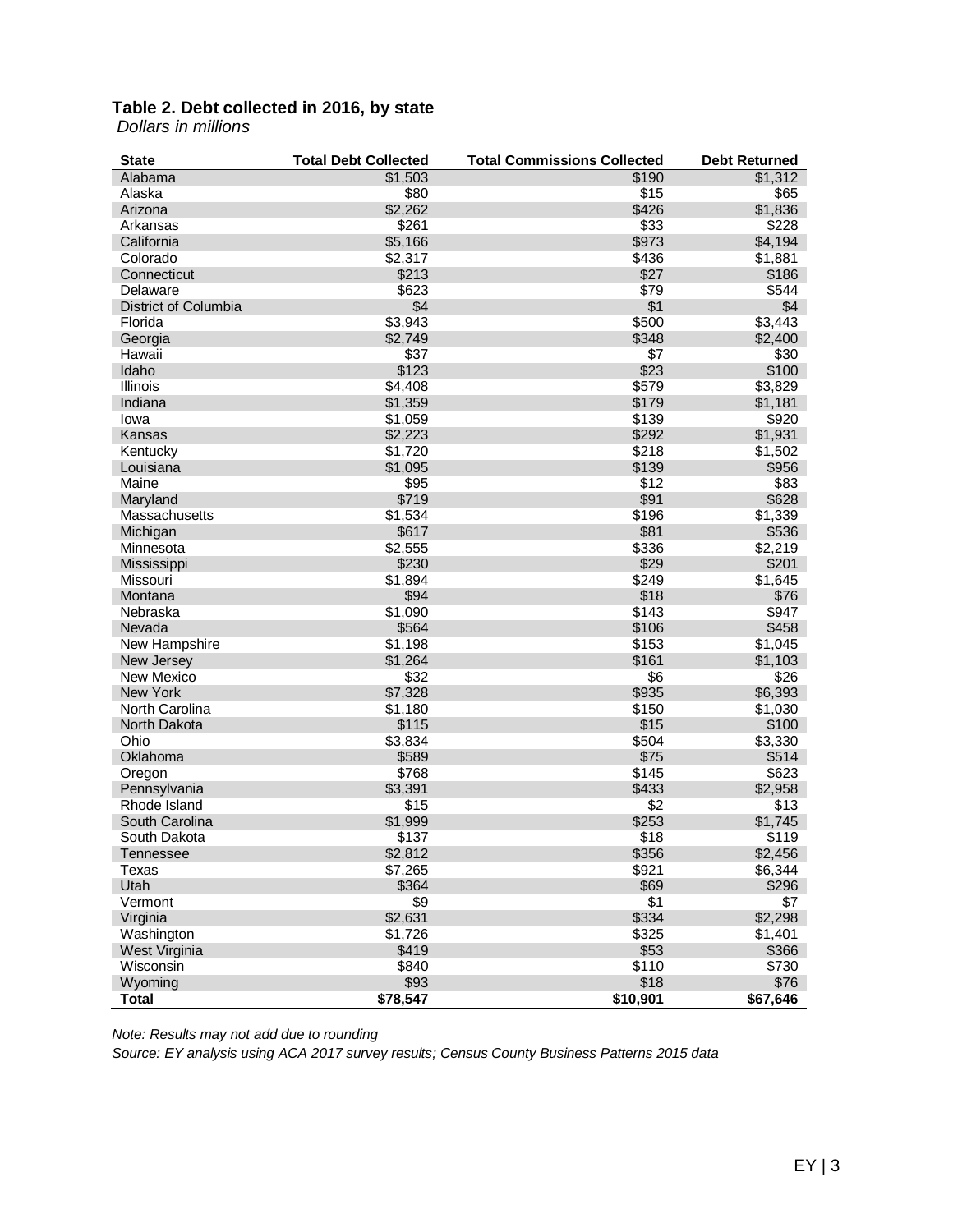# **Consumer accounts**

As previously noted, third-party debt collectors were able to return more than \$78.5 billion in total debt to American companies and government agencies. However, as shown in Table 3, this is just a small percentage of the total value of the debt placed with these agencies. There were more than one billion consumer accounts placed with third-party agencies for debt collection in 2016. These accounts represent more than \$792 billion in total face value – an average account size of \$663. The \$78.5 billion in total debt returned is 9.9% of this \$792 billion in total debt placed with third-party debt collection agencies.

### **Table 3. Number and value of accounts**

|                         |                                   | \$663                |
|-------------------------|-----------------------------------|----------------------|
| Measure                 | <b>Estimated value (millions)</b> |                      |
| Accounts placed in 2016 | 1.197                             | Average account size |
| Total face value        | \$792,878                         |                      |

*Source: EY analysis using ACA 2017 survey results; Census County Business Patterns 2015 data*

Table 4 shows that agencies resolved about 13.6% of accounts with some form of payment. This is higher than the total debt collected as a percentage of the total face value of debt placed with agencies (9.9%). This suggests that the average debt collected was lower than the average account size placed with the agencies. Another 47.8% of accounts were closed in 2016 for some reason other than payment, such as the consumer refusing to pay the debt or that the consumer had a valid dispute of the debt.

### **Table 4. Resolution of consumer accounts**

|                            | <b>Percent of accounts</b> |
|----------------------------|----------------------------|
| Resolved with payment      | 13.6%                      |
| Closed for another reason* | 47.8%                      |

\*Valid dispute, wrong person, consumer refuses to pay debt, etc. *Source: EY analysis using ACA 2017 survey results*

In some instances, consumers may dispute a debt that agencies attempt to collect. Table 5 summarizes the impact of some common types of consumer disputes. It shows that consumers requested debt verification for less than 20% of the accounts placed with debt collection agencies, and only about 9% of debt accounts were actually disputed by the consumer. In 2016, approximately 174,077 demand letters were sent from agencies, and in nearly 95% of cases, these were resolved prior to a lawsuit being filed. Finally, in very few cases, lawsuits may arise from disputed debts. Of the accounts that were disputed, less than one-tenth of one percent resulted in a lawsuit being filed by the consumer against the agency; less than half of a percent resulted in a lawsuit being filed by the agency against the consumer.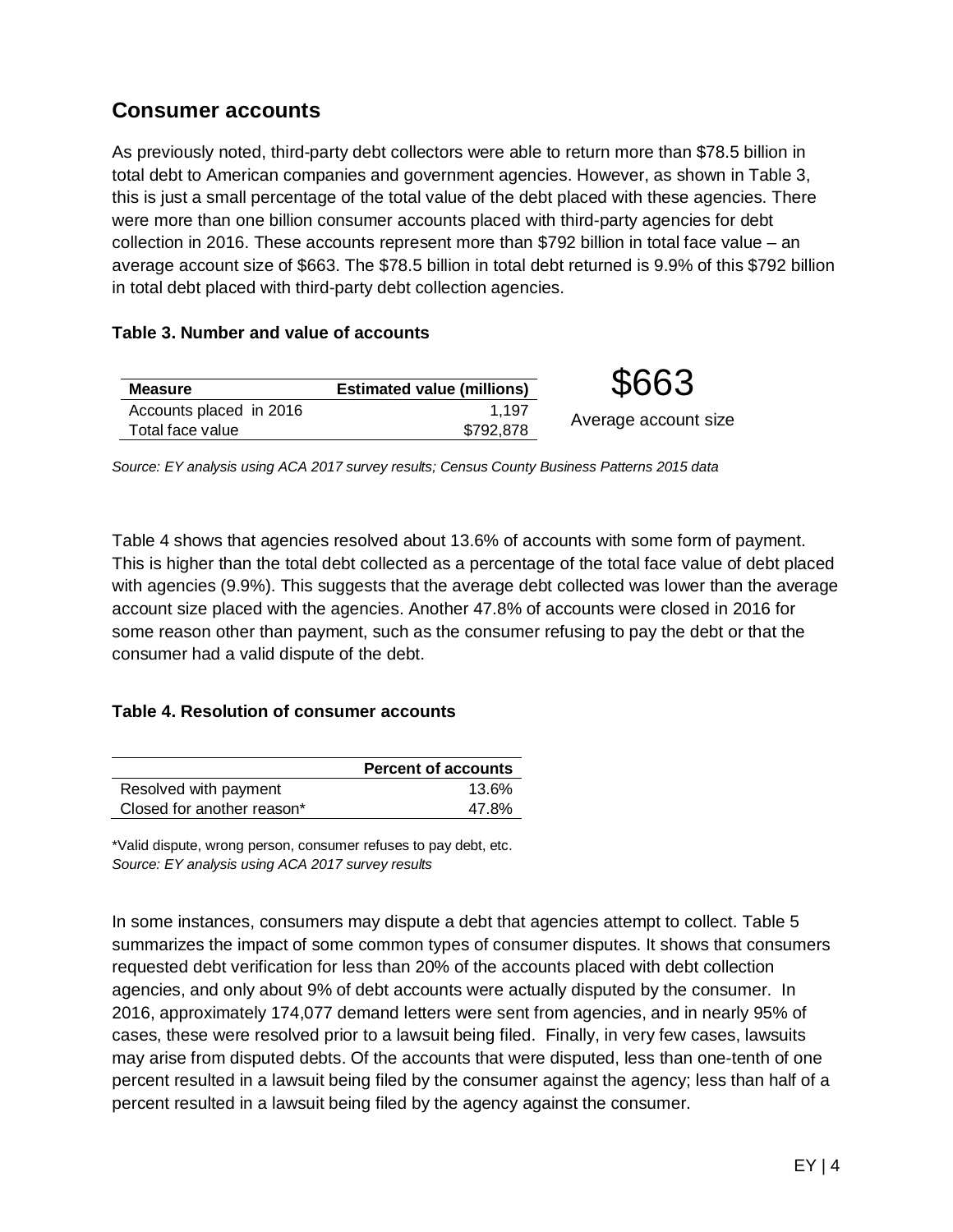### **Table 5. Consumer disputes**

| Percent of accounts where      |           |  |  |  |  |  |  |  |
|--------------------------------|-----------|--|--|--|--|--|--|--|
| Consumer requests verification | 18.1%     |  |  |  |  |  |  |  |
| <b>Consumer disputes</b>       | $9.6\%$   |  |  |  |  |  |  |  |
|                                |           |  |  |  |  |  |  |  |
| <b>Demand letters</b>          |           |  |  |  |  |  |  |  |
| Number of demand letters       | 174,077   |  |  |  |  |  |  |  |
| % resolved prior to a lawsuit  | 94.5%     |  |  |  |  |  |  |  |
|                                |           |  |  |  |  |  |  |  |
| Percent of disputes where      |           |  |  |  |  |  |  |  |
| Consumer files suit            | $< 0.1\%$ |  |  |  |  |  |  |  |
| Agency files suit              | $0.32\%$  |  |  |  |  |  |  |  |

#### *Source: EY analysis using ACA 2017 survey results*

Debt collection agencies use a variety of methods to contact consumers to recover debt. EY asked agencies to report the outreach methods that they employ in collection operations. The most commonly reported methods were letters and manual telephone calling (98% of respondents). Credit reporting, legal action, and leaving voicemail messages were also used by more than half of debt collection agencies. Non-manual dialing, sending emails, and using social media were the least used by agencies, as shown in Figure 1.

#### **Figure 1. Methods used in collection operations**



*Source: EY analysis using ACA 2017 survey results*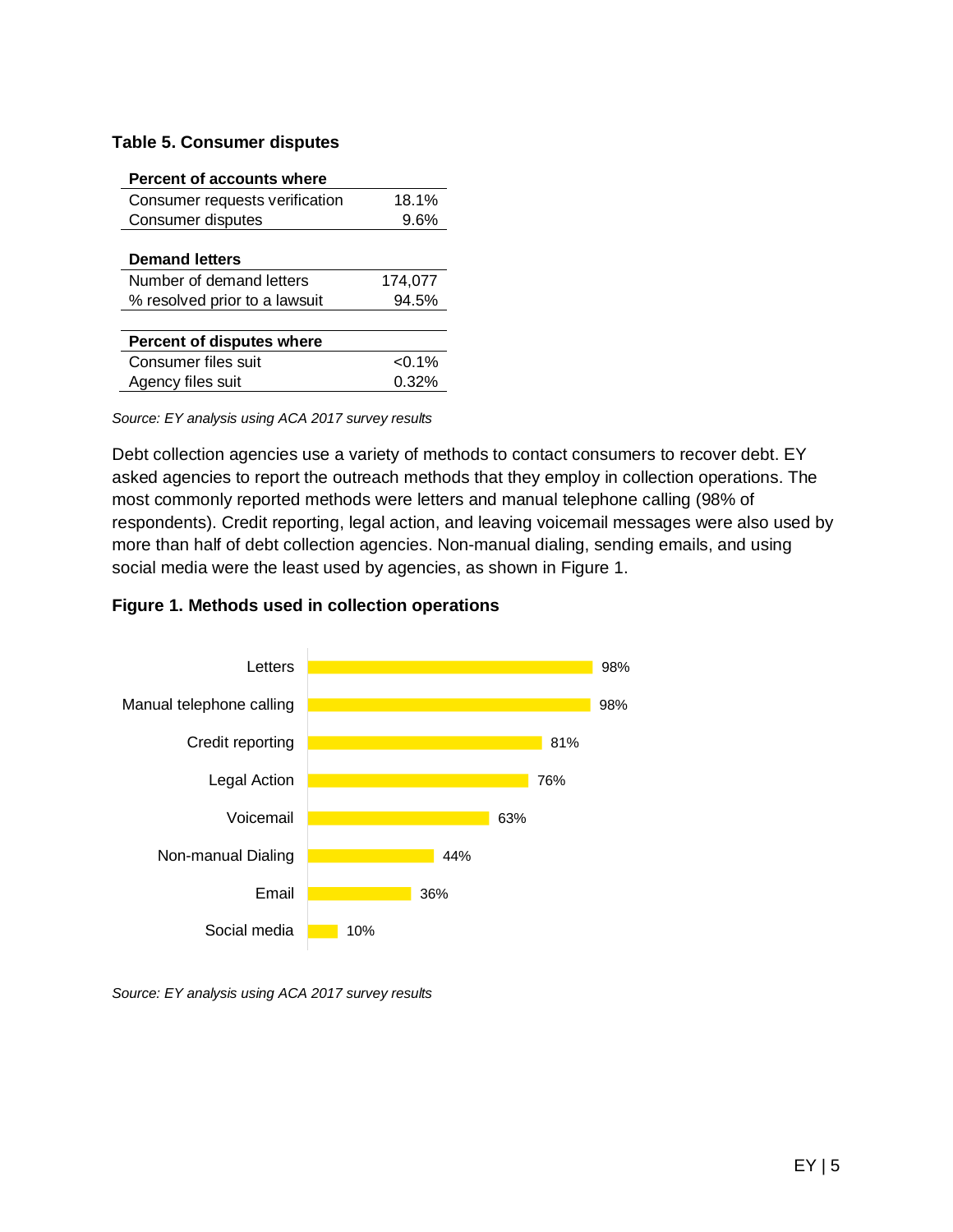# **Types of debt**

Figure 2 breaks out the total debt collected nationwide between early out debt and bad debt. Early out debt, representing 29% of all debt collected, consists of receivables aged 90 days or less. It typically allows the consumer a chance out of the collection process by resolving a delinquent debt before it goes into default or gets written off. Bad debt, which accounts for the remaining 71%, consists of receivables aged 90 days or more. This debt has typically been written off by the creditor as uncollectable and is then turned over to third-party agencies for collection.



### **Figure 2**. **Debt collected by category in 2016**

Table 6 shows the total debt collected in 2016 by type of debt. Health care related debt (from hospitals and non-hospitals) is the leading debt category, accounting for nearly 47% of all debt collected in the industry. Student loan debt is next with a little more than a fifth of debt collected, while government-related debt accounts for another 16%. Financial services, retail, telecom and utility, mortgage, and other debt each make up less than 10% of debt collected.

*Source: EY analysis using ACA 2017 survey results*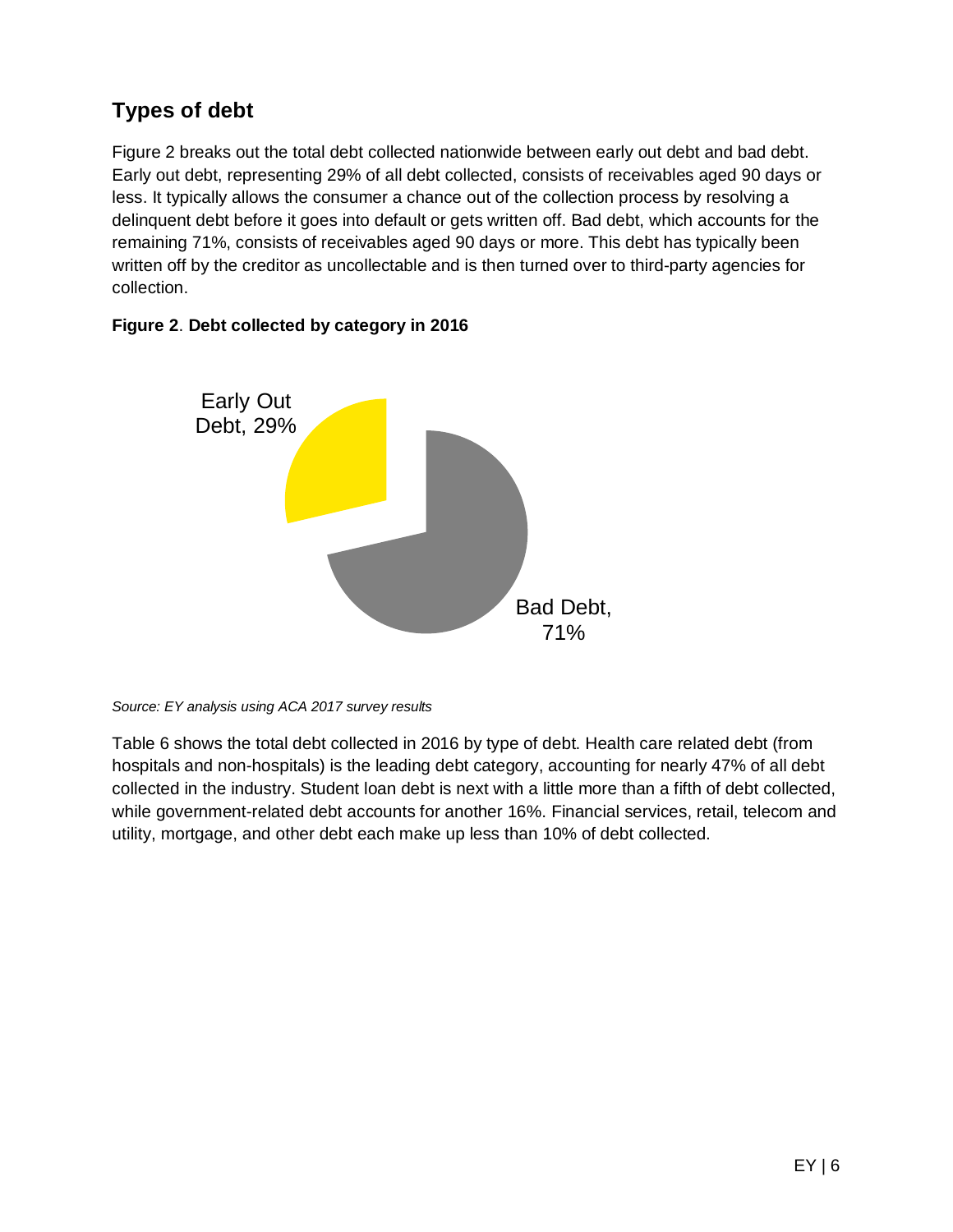### **Table 6. Types of debt collected in 2016**

|                            | <b>Percent of Total</b> |
|----------------------------|-------------------------|
| Debt Type                  | <b>Debt Collected</b>   |
| <b>Health care</b>         | 46.8%                   |
| Hospital                   | 28.2%                   |
| Non-hospital               | 18.6%                   |
| Student Ioan               | 21.2%                   |
| Federal                    | 18.5%                   |
| Non-federal                | 2.7%                    |
| <b>Financial services</b>  | 2.8%                    |
| Credit card                | 1.0%                    |
| Other financial services   | 1.8%                    |
| Government                 | 16.4%                   |
| Retail                     | $1.2\%$                 |
| <b>Telecom and utility</b> | 8.9%                    |
| Mortgage                   | $0.1\%$                 |
| Other                      | $2.4\%$                 |
| Total                      | 100%                    |

*Note: Results may not add due to rounding Source: EY analysis using ACA 2017 survey results*

While many associate consumer debt with typical consumer loans such as those for mortgages, cars and credit cards, Table 6 shows that among survey respondents, most of the debt collected was related to healthcare spending. According to the American Hospital Association, US hospitals provided \$35.7 billion in uncompensated care in 2015, representing 4.2% of annual hospital expenses<sup>4</sup>.

As noted in Table 6, 16% of reported debt was collected on behalf of government agencies. EY asked agencies for additional details about debt collected on behalf of governments. A significant share (45%) of debt collection agencies reported collecting debt on behalf of government entities (Figure 3). Of agencies that reported collecting debt related to governments, 91% collected debt related to local governments, including cities, counties, townships, or other local quasi-public entities. Significantly fewer agencies reported collecting debt related to state or federal governments. As shown in Figure 4 on the next page, 29% of agencies reported collecting state government debt while only 9% reported collecting federal debt.

<sup>4</sup> American Hospital Association, "Uncompensated Hospital Care Cost Fact Sheet," December 2016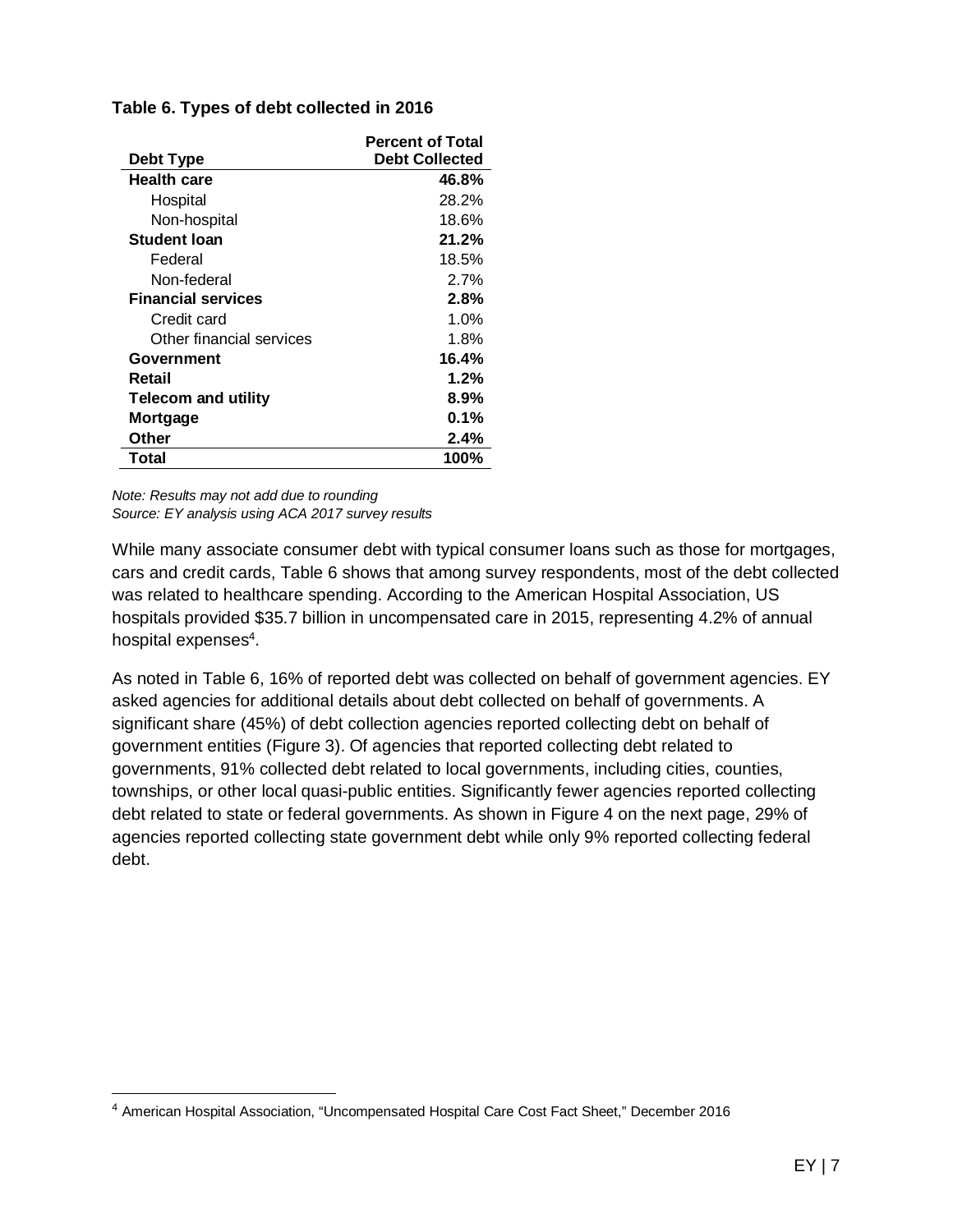### **Figure 3. Share of agencies collecting debt on behalf of a government or quasigovernmental agency**



*Source: EY analysis using ACA 2017 survey results*

### **Figure 4. Level of government for which agencies collected debt**



#### *Source: EY analysis using ACA 2017 survey results*

Figure 5 shows the most common types of local government debt collected in 2016. Of those collecting local government debt, 57% reported collecting utility/telecommunications debt, and 51% reported collecting court fees. One in five agencies collecting local debt reported collecting taxes owed. Local student loans and local tolls-related debt were the least common categories.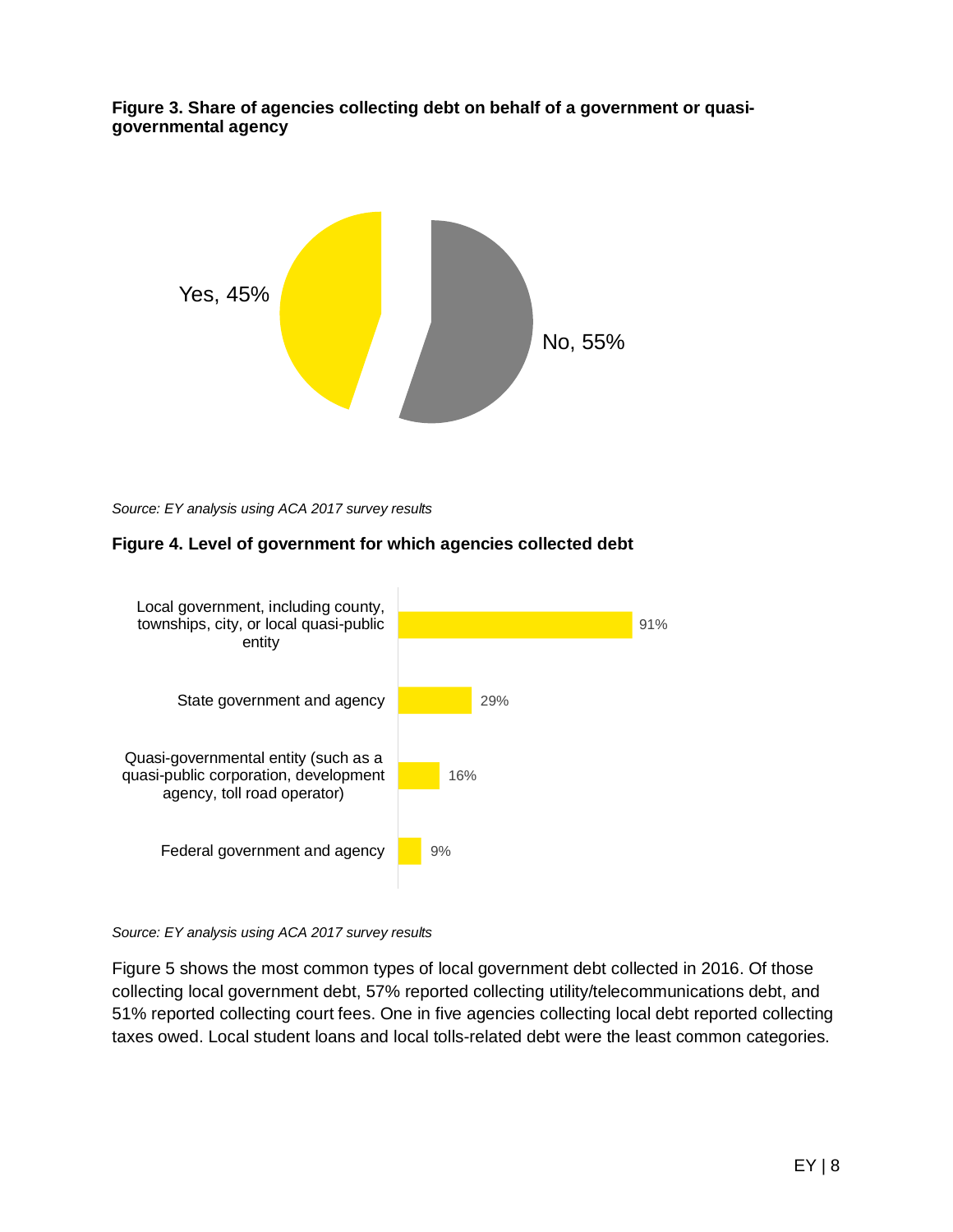### **Figure 5. Categories of local government debt in 2016**



*Source: EY analysis using ACA 2017 survey results*

### **Employment**

Table 7 shows the number of employees in the debt collection industry. There are 129,262 employees and owners in the industry. This includes 124,282 paid employees and more than 4,980 agency owners. Including these owners, there are 124,869 full-time employees. There are an estimated 3,788 part-time paid employees and more than 600 contract employees. Among paid employees, 60.3% are telephone collectors.

**Table 7. Third-party debt collection industry employees and owners, 2016***<sup>5</sup>*

| <b>Employee type</b>   | <b>Estimate</b> |
|------------------------|-----------------|
| Full-time <sup>6</sup> | 124.869         |
| Part-time              | 3,788           |
| Contract               | 605             |
| Total                  | 129,262         |

*Note: Results may not add due to rounding*

*Source: EY analysis using ACA 2017 survey results; Census County Business Patterns 2015 data*

<sup>&</sup>lt;sup>5</sup> Estimated using US Census County Business Patterns 2015 data and ACA 2017 survey data. See appendix A for detailed explanation

<sup>&</sup>lt;sup>6</sup> Includes full-time paid employees and agency owners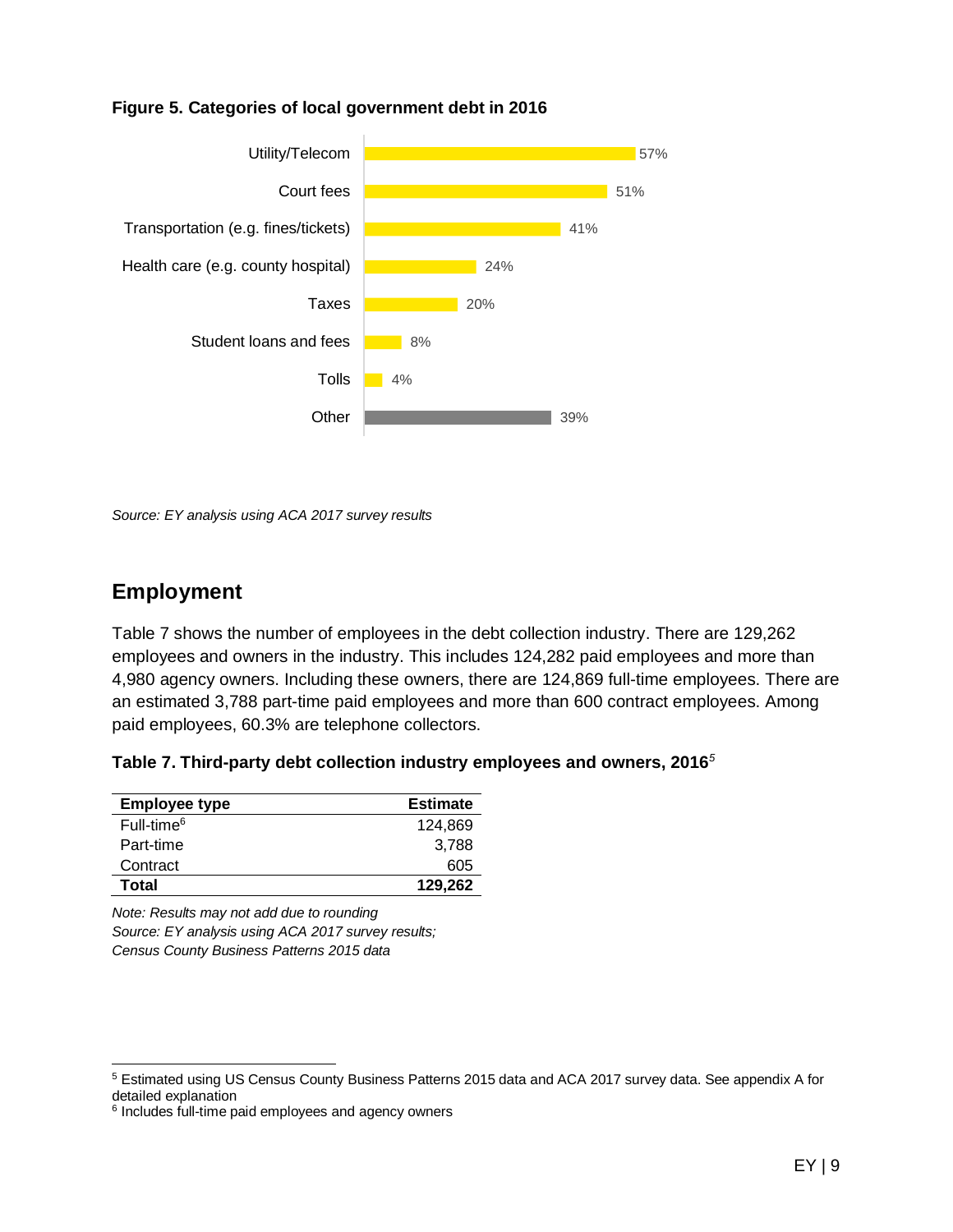Based on an annual payroll of \$4.9 billion using Census data and 124,282 paid employees, salary and wages for all debt collection agency employees (including telephone collectors and other employees) average approximately \$39,274, before benefits.

### **Charitable activities**

Table 8 on the following page presents the charitable activity of US third-party debt collection agencies. It shows that in 2016, US debt collection agencies made an estimated \$17.7 million in charitable contributions. Also, industry employees spent more than 521,700 hours in volunteer activities, including nearly 151,300 hours at company sponsored charitable activities. Table 8 also estimates the level of charitable activity by state.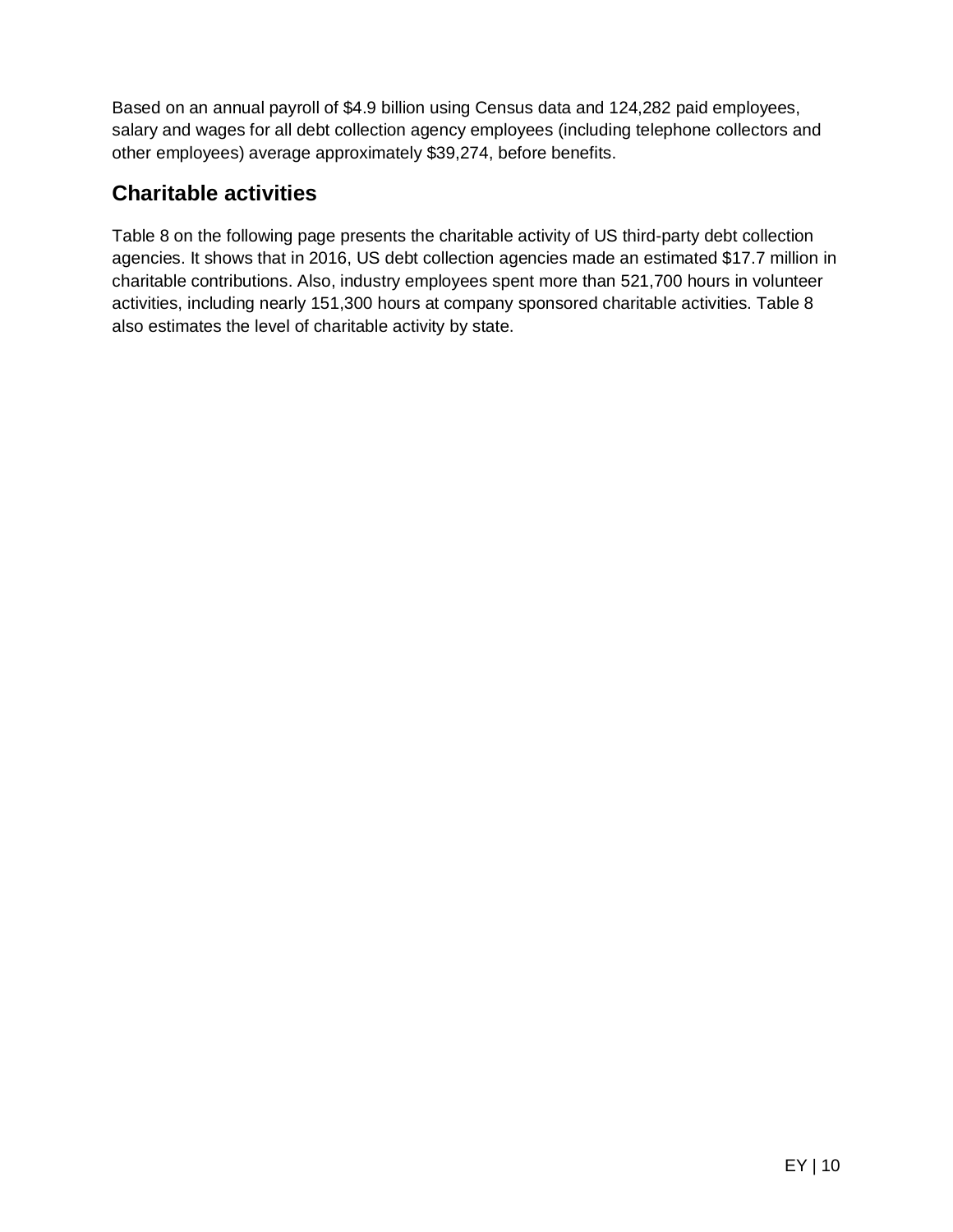| <b>State</b>               | <b>Charitable contributions</b> | <b>Employee volunteer hours</b> | <b>Company volunteer hours</b> |
|----------------------------|---------------------------------|---------------------------------|--------------------------------|
| Alabama                    | \$309                           | 10.0                            | 2.9                            |
| Alaska                     | \$24                            | 0.5                             | 0.2                            |
| Arizona                    | \$690                           | 15.0                            | 4.4                            |
| Arkansas                   | \$54                            | 1.7                             | 0.5                            |
| California                 | \$1,576                         | 34.3                            | 10.0                           |
| Colorado                   | \$707                           | 15.4                            | 4.5                            |
| Connecticut                | \$44                            | 1.4                             | 0.4                            |
| Delaware                   | \$128                           | 4.1                             | 1.2                            |
| District of Columbia       | \$1                             | 0.0                             | 0.0                            |
| Florida                    | \$810                           | 26.2                            | 7.6                            |
| Georgia                    | \$565                           | 18.3                            | 5.3                            |
| Hawaii                     | \$11                            | 0.2                             | 0.1                            |
| Idaho                      | \$38                            | 0.8                             | 0.2                            |
| Illinois                   | \$939                           | 29.3                            | 8.5                            |
| Indiana                    | \$290                           | 9.0                             | 2.6                            |
| lowa                       | \$226                           | 7.0                             | 2.0                            |
| Kansas                     | \$474                           | 14.8                            | 4.3                            |
| Kentucky                   | \$353                           | 11.4                            | 3.3                            |
| Louisiana                  | \$225                           | 7.3                             | 2.1                            |
| Maine                      | \$20                            | 0.6                             | 0.2                            |
| Maryland                   | \$148                           | 4.8                             | 1.4                            |
| Massachusetts              | \$317                           | 10.2                            | 3.0                            |
| Michigan                   | \$131                           | 4.1                             | 1.2                            |
| Minnesota                  | \$544                           | 17.0                            | 4.9                            |
| Mississippi                | \$47                            | 1.5                             | 0.4                            |
| Missouri                   | \$403                           | 12.6                            | 3.6                            |
| Montana                    | \$29                            | 0.6                             | 0.2                            |
| Nebraska                   | \$232                           | 7.2                             | 2.1                            |
| Nevada                     | \$172                           | 3.7                             | 1.1                            |
| New Hampshire              | \$248                           | 8.0                             | 2.3                            |
| New Jersey                 | \$261                           | 8.4                             | 2.4                            |
| New Mexico                 | \$10                            | 0.2                             | 0.1                            |
| New York                   | \$1,516                         | 48.7                            | 14.1                           |
| North Carolina             | \$242                           | 7.8                             | 2.3                            |
| North Dakota               | \$25                            | 0.8                             | 0.2                            |
| Ohio                       | \$817                           | 25.5                            | 7.4                            |
| Oklahoma                   | \$121                           | 3.9                             | 1.1                            |
| Oregon                     | \$234                           | 5.1                             | 1.5                            |
| Pennsylvania               | \$701                           | 22.5                            | 6.5                            |
| Rhode Island               | \$3                             | 0.1                             | 0.0                            |
| South Carolina             | \$411                           | 13.3                            | 3.9                            |
| South Dakota               | \$29                            | 0.9                             | 0.3                            |
|                            |                                 |                                 |                                |
| I ennessee<br>Texas        | \$578<br>\$1,492                | 18.7<br>48.2                    | $5.4^{\circ}$<br>14.0          |
| Utah                       | \$111                           | 2.4                             | 0.7                            |
| Vermont                    | \$2                             | 0.1                             | 0.0                            |
|                            | \$541                           | 17.5                            | 5.1                            |
| Virginia<br>Washington     | \$527                           | 11.5                            | 3.3                            |
|                            |                                 | 2.8                             |                                |
| West Virginia<br>Wisconsin | \$86<br>\$179                   |                                 | 0.8                            |
| Wyoming                    | \$28                            | 5.6<br>0.6                      | 1.6<br>0.2                     |
| <b>Total</b>               | \$17,668                        | 521.7                           | 151.3                          |
|                            |                                 |                                 |                                |

### **Table 8. Industry charitable activity in 2016 (in thousands)**

*Note: Results may not add due to rounding*

*Source: EY analysis using ACA 2017 survey results; Census County Business Patterns 2015 data*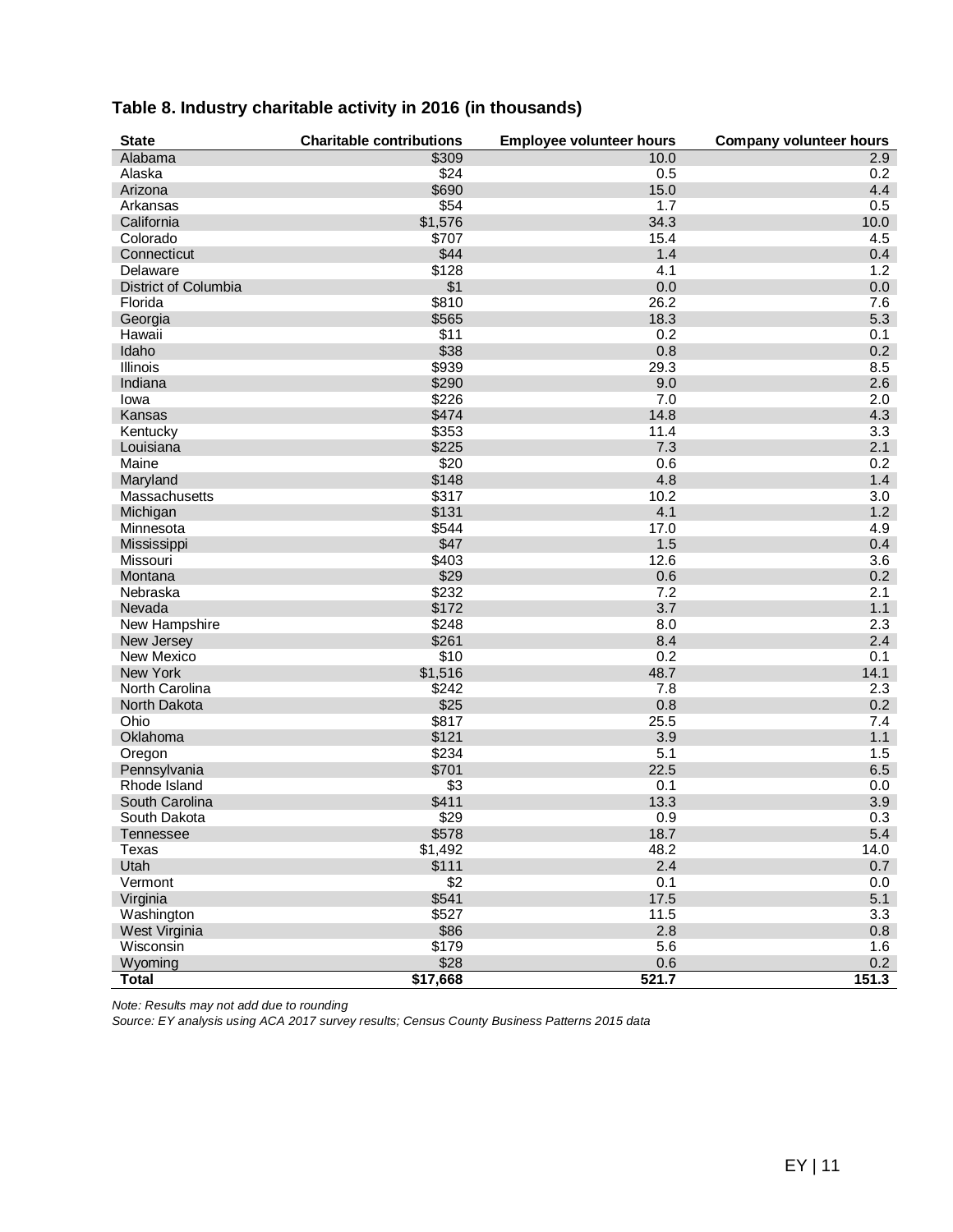# **Economic and fiscal impacts**

US debt collection agencies support jobs and wages that reach beyond the direct benefits of hiring and paying collection agency employees. The industry also supports jobs at suppliers and other businesses that sell to the industry and its employees.

Table 9, on the following page, presents estimates of the debt collection industry's US economic impact. The impacts are measured in terms of employment, employee compensation and owner income, and economic output. They include the following direct, indirect, and induced impacts:

- **Direct impacts** include the jobs, labor income, and commissions/fees associated with the activities of the debt collection agencies, including sole proprietors. The direct employment impact includes the jobs of debt collectors and management. Direct labor income includes employee wages, salaries, benefits, and proprietor income. Direct economic output is equal to commissions and fees earned from debt collected.
- **Indirect impacts** include the jobs, compensation, and economic activity associated with suppliers to the debt collection industry. These include companies that sell office supplies, telephone services, building services, and other goods and services purchased by debt collection agencies. Induced economic impacts are the jobs, compensation, and economic activity generated from purchases of goods and services by employees of debt collection agencies or their suppliers. For example, the employment at grocery stores created by the purchase of groceries by debt collection agency employees is an induced impact.

To simplify the presentation of results, indirect and induced economic impacts are combined in the table and described as "indirect" impacts.

Table 9 shows that the total direct economic output of the third-party debt collection industry for 2016 was \$10.9 billion. This corresponds to the total commissions and fees earned by debt collection agencies as noted previously in Table 1 and Table 2. The indirect economic impacts of the industry totaled \$20.8 billion – yielding an industry total economic impact of \$31.7 billion in 2016.

US debt collection agencies directly employed 129,262 people (including owners and paid employees) and supported the indirect and induced employment of more than 89,000 individuals in industries that sell goods and services to debt collection agencies and their employees. Considering both the direct and indirect economic impacts of the debt collection industry, the total employment impact in the United States was 218,324 in 2016. This implies an average employment multiplier of 1.7, meaning that for each direct job in the debt collection industry, there are 1.7 total jobs created. $<sup>7</sup>$ </sup>

 $<sup>7</sup>$  Note that the US total indirect impacts are the sum of the individual state indirect impacts. These indirect impacts</sup> reflect the spillover benefits of activities located in the same state, but do not include the impact of debt collection agencies located in one state on the economy of another state. For example, a debt collection agency located in Illinois that purchases office supplies from Wisconsin would generate an indirect impact in Wisconsin that would not be quantified using this methodology. For this reason, the impacts are conservative.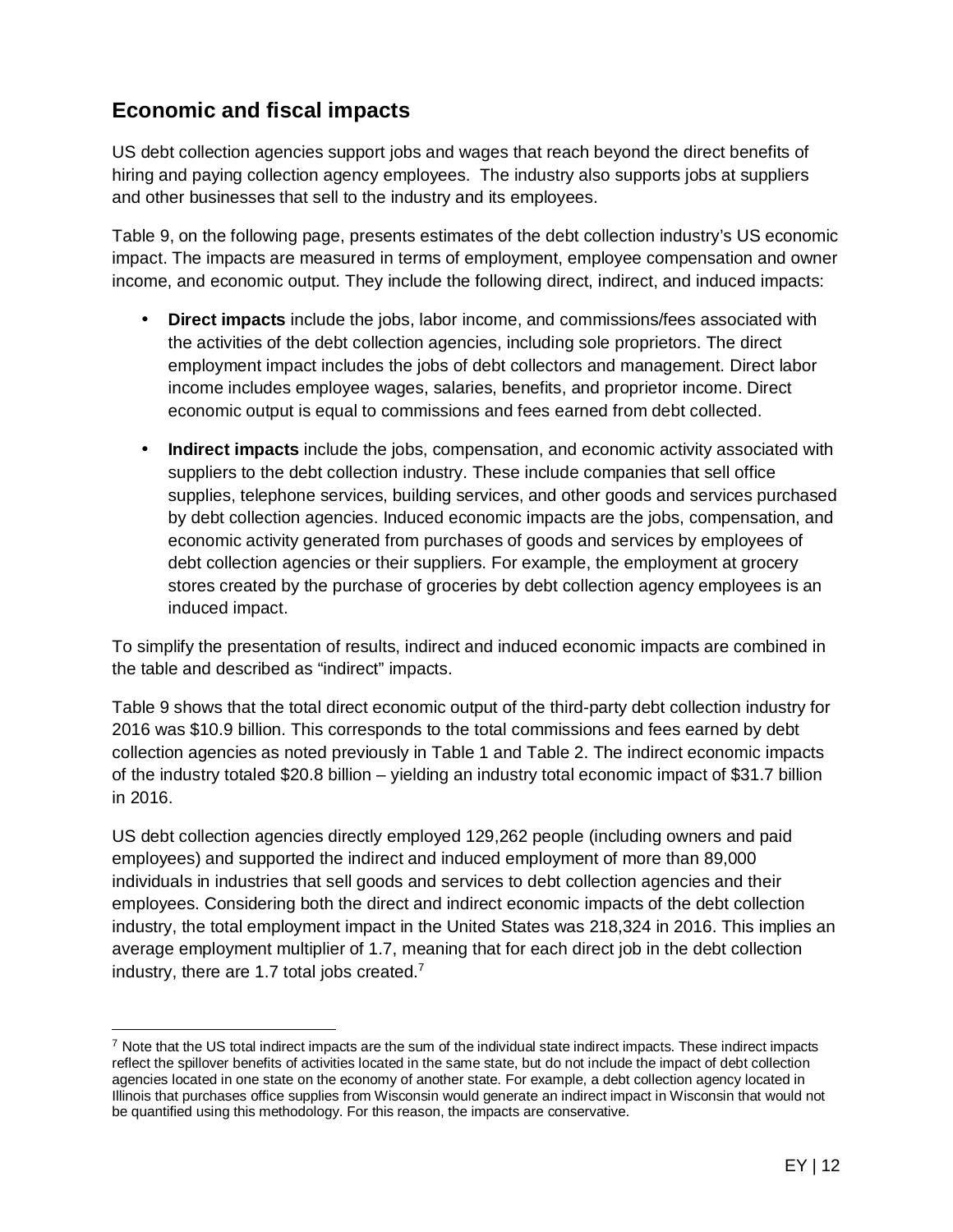### **Table 9. Total (direct, indirect, and induced) industry economic impact in 2016, by state** *Millions of dollars, number of employees*

|                 |               | Output   |              |               | Labor income |              |               | Employment |              |  |  |
|-----------------|---------------|----------|--------------|---------------|--------------|--------------|---------------|------------|--------------|--|--|
|                 | <b>Direct</b> | Indirect | <b>Total</b> | <b>Direct</b> | Indirect     | <b>Total</b> | <b>Direct</b> | Indirect   | <b>Total</b> |  |  |
| Alabama         | \$190         | \$258    | \$449        | \$91          | \$72         | \$163        | 2,194         | 1,390      | 3,584        |  |  |
| Alaska          | \$15          | \$41     | \$56         | \$8           | \$11         | \$20         | 147           | 137        | 284          |  |  |
| Arizona         | \$426         | \$402    | \$828        | \$146         | \$114        | \$260        | 3,331         | 2,083      | 5,414        |  |  |
| Arkansas        | \$33          | \$101    | \$134        | \$25          | \$28         | \$52         | 689           | 526        | 1,215        |  |  |
| California      | \$973         | \$2,346  | \$3,319      | \$588         | \$702        | \$1,290      | 9,923         | 8,113      | 18,036       |  |  |
| Colorado        | \$436         | \$466    | \$902        | \$173         | \$135        | \$309        | 3,193         | 2,026      | 5,219        |  |  |
| Connecticut     | \$27          | \$165    | \$192        | \$28          | \$40         | \$68         | 477           | 422        | 899          |  |  |
| Delaware        | \$79          | \$118    | \$197        | \$48          | \$33         | \$81         | 824           | 496        | 1,320        |  |  |
| DC              | \$1           | \$47     | \$48         | \$3.3         | \$2.2        | \$5          | 17            | 12         | 29           |  |  |
| Florida         | \$500         | \$1,025  | \$1,525      | \$328         | \$294        | \$622        | 7,509         | 5,121      | 12,630       |  |  |
| Georgia         | \$348         | \$607    | \$955        | \$201         | \$174        | \$375        | 4,498         | 2,949      | 7,447        |  |  |
| Hawaii          | \$7           | \$37     | \$44         | \$5           | \$4          | \$9          | 104           | 72         | 176          |  |  |
| Idaho           | \$23          | \$54     | \$77         | \$13          | \$15         | \$27         | 278           | 239        | 517          |  |  |
| Illinois        | \$579         | \$1,060  | \$1,639      | \$374         | \$311        | \$684        | 7,297         | 4,698      | 11,995       |  |  |
| Indiana         | \$179         | \$398    | \$577        | \$133         | \$111        | \$245        | 2,553         | 1,766      | 4,319        |  |  |
| lowa            | \$139         | \$228    | \$367        | \$81          | \$63         | \$144        | 1,849         | 1,173      | 3,022        |  |  |
| Kansas          | \$292         | \$296    | \$588        | \$127         | \$82         | \$209        | 2,721         | 1,571      | 4,292        |  |  |
| Kentucky        | \$218         | \$318    | \$536        | \$128         | \$89         | \$216        | 2,513         | 1,536      | 4,049        |  |  |
| Louisiana       | \$139         | \$248    | \$387        | \$74          | \$70         | \$144        | 1,573         | 1,120      | 2,693        |  |  |
| Maine           | \$12          | \$43     | \$56         | \$9           | \$12         | \$21         | 195           | 188        | 383          |  |  |
| Maryland        | \$91          | \$303    | \$395        | \$66          | \$88         | \$154        | 1,077         | 1,018      | 2,095        |  |  |
| Massachusetts   | \$196         | \$600    | \$796        | \$187         | \$185        | \$373        | 2,521         | 1,911      | 4,432        |  |  |
| Michigan        | \$81          | \$374    | \$455        | \$74          | \$111        | \$184        | 1,450         | 1,427      | 2,877        |  |  |
| Minnesota       | \$336         | \$535    | \$871        | \$207         | \$156        | \$364        | 3,823         | 2,383      | 6,206        |  |  |
| Mississippi     | \$29          | \$99     | \$128        | \$28          | \$26         | \$54         | 494           | 413        | 907          |  |  |
| Missouri        | \$249         | \$362    | \$610        | \$122         | \$103        | \$225        | 2,936         | 1,904      | 4,840        |  |  |
| Montana         | \$18          | \$46     | \$64         | \$14          | \$12         | \$26         | 271           | 204        | 475          |  |  |
| Nebraska        | \$143         | \$179    | \$322        | \$71          | \$49         | \$120        | 1,534         | 926        | 2,460        |  |  |
| Nevada          | \$106         | \$171    | \$277        | \$58          | \$48         | \$106        | 1,123         | 769        | 1,892        |  |  |
| New Hampshire   | \$153         | \$254    | \$407        | \$103         | \$93         | \$196        | 1,967         | 1,355      | 3,322        |  |  |
| New Jersey      | \$161         | \$528    | \$689        | \$128         | \$162        | \$289        | 2,306         | 1,898      | 4,204        |  |  |
| New Mexico      | \$6           | \$40     | \$46         | \$4           | \$4          | \$7          | 98            | 68         | 166          |  |  |
| New York        | \$935         | \$1,882  | \$2,817      | \$625         | \$568        | \$1,193      | 12,125        | 7,817      | 19,942       |  |  |
| North Carolina  | \$150         | \$416    | \$565        | \$95          | \$117        | \$212        | 2,038         | 1,732      | 3,770        |  |  |
| North Dakota    | \$15          | \$48     | \$63         | \$11          | \$14         | \$25         | 228           | 189        | 417          |  |  |
| Ohio            | \$504         | \$828    | \$1,332      | \$300         | \$234        | \$534        | 5,909         | 3,825      | 9,734        |  |  |
| Oklahoma        | \$75          | \$187    | \$262        | \$54          | \$52         | \$106        | 1,230         | 879        | 2,109        |  |  |
| Oregon          | \$145         | \$223    | \$368        | \$66          | \$63         | \$129        | 1,311         | 952        | 2,263        |  |  |
| Pennsylvania    | \$433         | \$854    | \$1,287      | \$278         | \$248        | \$527        | 5,643         | 3,824      | 9,467        |  |  |
| Rhode Island    | \$2           | \$24     | \$26         | \$2           | \$2          | \$4          | 37            | 33         | 70           |  |  |
| South Carolina  | \$253         | \$350    | \$603        | \$144         | \$97         | \$241        | 2,436         | 1,514      | 3,950        |  |  |
| South Dakota    | \$18          | \$51     | \$69         | \$17          | \$14         | \$30         | 311           | 223        | 534          |  |  |
| Tennessee       | \$356         | \$656    | \$1,012      | \$264         | \$206        | \$470        | 4,957         | 3,242      | 8,199        |  |  |
| Texas           | \$921         | \$1,778  | \$2,699      | \$542         | \$516        | \$1,057      | 11,981        | 8,091      | 20,072       |  |  |
| Utah            | \$69          | \$135    | \$204        | \$35          | \$38         | \$73         | 786           | 616        | 1,402        |  |  |
| Vermont         | \$1           | \$13     | \$14         | \$1           | \$1          | \$2          | 39            | 27         | 66           |  |  |
| Virginia        | \$334         | \$723    | \$1,056      | \$273         | \$207        | \$480        | 3,691         | 2,487      | 6,178        |  |  |
| Washington      | \$325         | \$501    | \$826        | \$156         | \$144        | \$300        | 2,710         | 1,917      | 4,627        |  |  |
| West Virginia   | \$53          | \$58     | \$112        | \$13          | \$16         | \$29         | 806           | 507        | 1,313        |  |  |
| Wisconsin       | \$110         | \$274    | \$384        | \$69          | \$78         | \$147        | 1,289         | 1,104      | 2,393        |  |  |
| Wyoming         | \$18          | \$38     | \$56         | \$11          | \$10         | \$21         | 250           | 174        | 424          |  |  |
| <b>Total US</b> | \$10,901      | \$20,789 | \$31,690     | \$6,598       | \$6,027      | \$12,625     | 129,262       | 89,062     | 218,324      |  |  |

*Note: Results may not add due to rounding*

*Source: EY analysis using ACA 2017 survey; Census County Business Patterns 2015 data; IMPLAN 2015 US Model*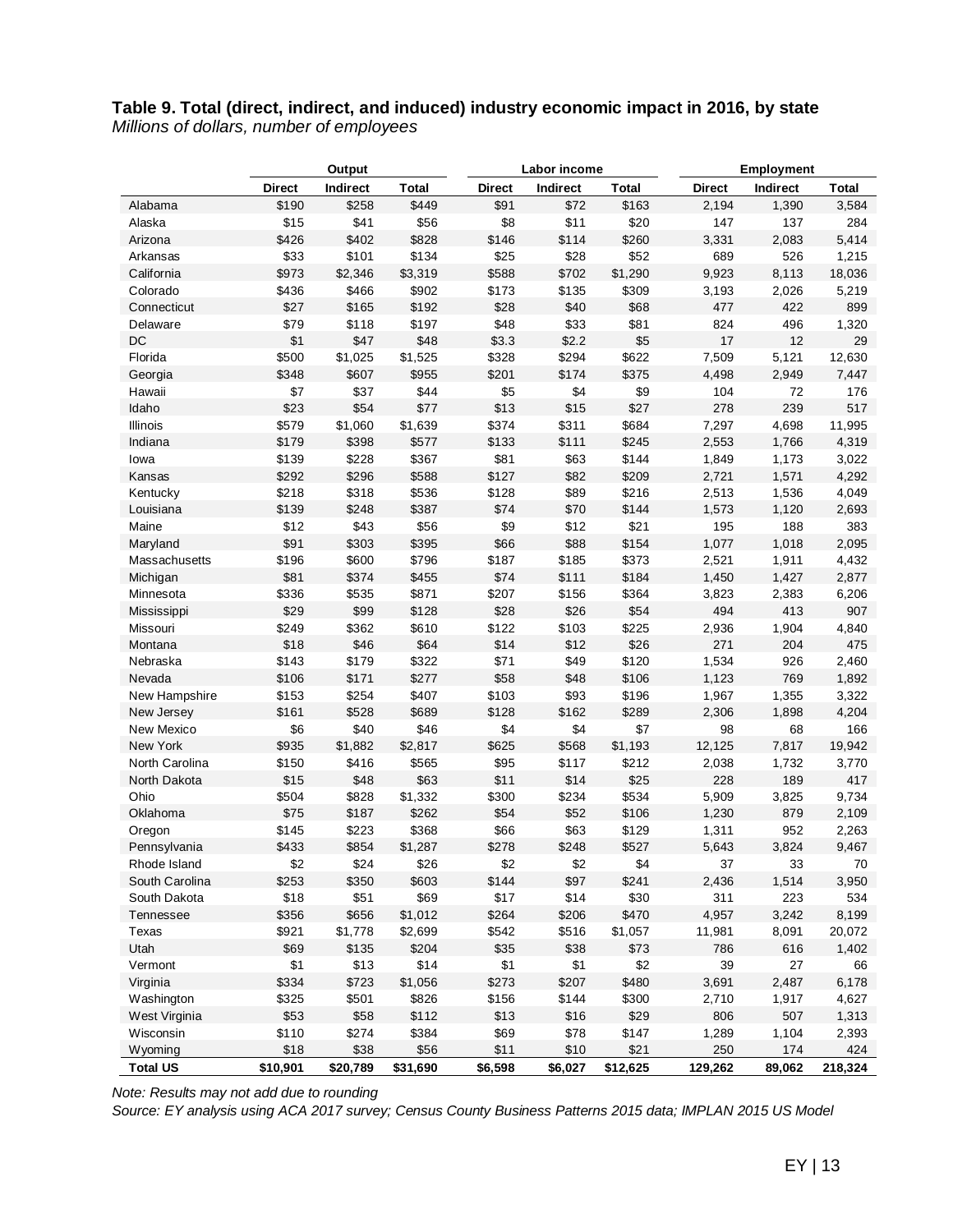Table 9 also presents the labor income, which includes salary, wages, and benefits, of the debt collection industry. As shown in the table, the labor income impact includes nearly \$6.6 billion of direct wage, salary, and benefit payments to employees of collection agencies and income of owners. Beside these direct impacts, another \$6.0 billion of estimated indirect income was paid to employees of businesses in other industries as a result of the debt collection industry's economic activity. Combined, these income contributions total more than \$12.6 billion.

Table 10 on the following page presents the estimated direct federal, state, and local tax impact of the US debt collection industry. This impact includes taxes that are paid directly by debt collection agencies (such as corporate income and property taxes) as well as taxes that are paid by employees (individual income, sales, and property taxes). The estimates show that US debt collection agencies were estimated to directly contribute \$852 million of federal tax, \$391 million of state tax, and \$286 million of local tax, for a combined state and local tax impact of nearly \$1.5 billion.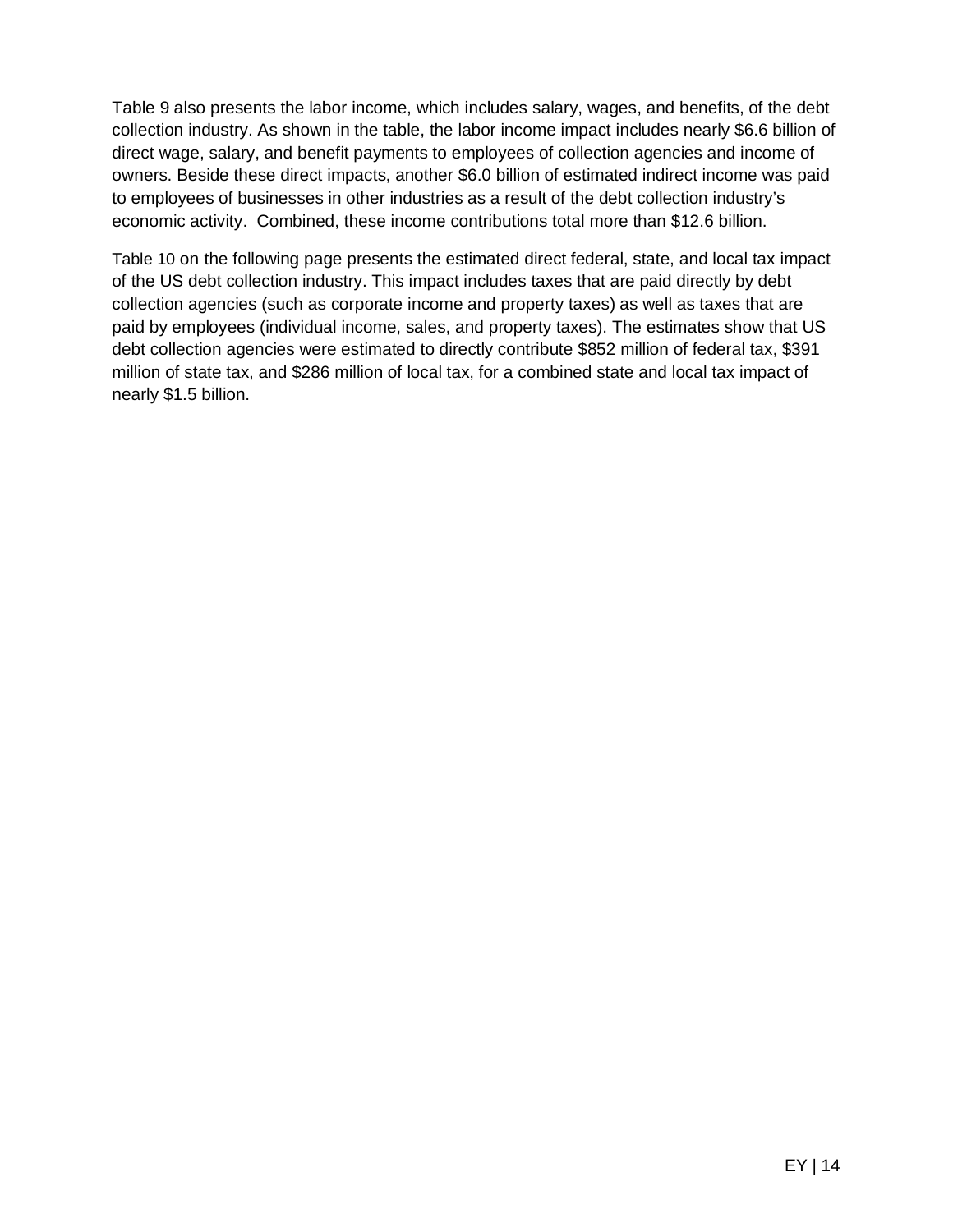#### **Table 10. Direct federal, state, and local taxes generated by debt collection agencies, 2016** *Includes direct tax impacts from agencies and their employees – dollars in millions*

|                      |                         | <b>Direct Federal Taxes</b>   |                         |                     | <b>Direct State Taxes</b> |                        |                              | <b>Direct Local Taxes</b>    |                     |              |                       | <b>Direct</b>                |                                   |
|----------------------|-------------------------|-------------------------------|-------------------------|---------------------|---------------------------|------------------------|------------------------------|------------------------------|---------------------|--------------|-----------------------|------------------------------|-----------------------------------|
|                      | Indiv.<br>Income<br>Tax | Corp.<br><b>Income</b><br>Tax | Total<br>Federal<br>Tax | <b>Sales</b><br>Tax | Indiv.<br>Income<br>Tax   | Corp.<br>Income<br>Tax | Other<br><b>State</b><br>Tax | Total<br><b>State</b><br>Tax | <b>Sales</b><br>Tax | Prop.<br>Tax | Other<br>Local<br>Tax | <b>Total</b><br>Local<br>Tax | Fed,<br>State &<br>Local<br>Taxes |
| Alabama              | \$9.0                   | \$3.8                         | \$12.8                  | \$1.2               | \$1.7                     | \$0.8                  | \$1.6                        | \$5.4                        | \$1.0               | \$1.1        | \$0.6                 | \$2.7                        | \$20.9                            |
| Alaska               | \$0.8                   | \$0.2                         | \$1.0                   | \$0.0               | \$0.0                     | \$0.0                  | \$0.2                        | \$0.2                        | \$0.0               | \$0.3        | \$0.0                 | \$0.4                        | \$1.6                             |
| Arizona              | \$14.5                  | \$5.7                         | \$20.2                  | \$3.5               | \$2.1                     | \$1.2                  | \$1.8                        | \$8.6                        | \$1.4               | \$3.3        | \$0.4                 | \$5.2                        | \$33.9                            |
| Arkansas             | \$2.4                   | \$0.7                         | \$3.1                   | \$0.7               | \$0.6                     | \$0.1                  | \$0.6                        | \$2.0                        | \$0.2               | \$0.2        | \$0.0                 | \$0.4                        | \$5.6                             |
| California           | \$58.3                  | \$13.0                        | \$71.3                  | \$10.5              | \$21.6                    | \$2.8                  | \$6.8                        | \$41.7                       | \$3.1               | \$15.8       | \$3.1                 | \$22.1                       | \$135.2                           |
| Colorado             | \$17.2                  | \$5.8                         | \$23.0                  | \$1.7               | \$3.9                     | \$1.3                  | \$1.7                        | \$8.6                        | \$2.2               | \$4.8        | \$0.6                 | \$7.6                        | \$39.2                            |
| Connecticut          | \$2.8                   | \$0.5                         | \$3.3                   | \$0.4               | \$0.8                     | \$0.1                  | \$0.4                        | \$1.7                        | \$0.0               | \$1.2        | \$0.0                 | \$1.2                        | \$6.2                             |
| Delaware             | \$4.8                   | \$1.6                         | \$6.3                   | \$0.0               | \$1.2                     | \$0.3                  | \$2.2                        | \$3.7                        | \$0.0               | \$0.9        | \$0.2                 | \$1.1                        | \$11.1                            |
| DC                   | \$0.3                   | \$0.0                         | \$0.3                   | \$0.0               | \$0.0                     | \$0.0                  | \$0.0                        | \$0.0                        | \$0.1               | \$0.2        | \$0.2                 | \$0.5                        | \$0.8                             |
| Florida              | \$32.5                  | \$9.9                         | \$42.4                  | \$7.7               | \$0.0                     | \$2.1                  | \$4.5                        | \$14.4                       | \$0.7               | \$9.3        | \$1.9                 | \$11.9                       | \$68.7                            |
| Georgia              | \$19.9                  | \$6.9                         | \$26.8                  | \$2.5               | \$4.9                     | \$1.5                  | \$2.1                        | \$11.0                       | \$1.9               | \$5.4        | \$0.6                 | \$7.9                        | \$45.7                            |
| Hawaii               | \$0.5                   | \$0.1                         | \$0.6                   | \$0.2               | \$0.1                     | \$0.0                  | \$0.1                        | \$0.5                        | \$0.0               | \$0.1        | \$0.0                 | \$0.1                        | \$1.2                             |
| Idaho                | \$1.3                   | \$0.3                         | \$1.6                   | \$0.3               | \$0.3                     | \$0.1                  | \$0.2                        | \$0.8                        | \$0.0               | \$0.3        | \$0.0                 | \$0.3                        | \$2.8                             |
| Illinois             | \$37.0                  | \$11.1                        | \$48.2                  | \$6.4               | \$7.7                     | \$2.4                  | \$5.8                        | \$22.3                       | \$1.0               | \$15.8       | \$2.1                 | \$18.9                       | \$89.4                            |
| Indiana              | \$13.2                  | \$3.4                         | \$16.6                  | \$3.4               | \$2.4                     | \$0.7                  | \$1.9                        | \$8.4                        | \$0.0               | \$3.2        | \$0.8                 | \$4.0                        | \$29.0                            |
| lowa                 | \$8.0                   | \$2.7                         | \$10.7                  | \$1.7               | \$2.0                     | \$0.6                  | \$1.4                        | \$5.7                        | \$0.2               | \$2.9        | \$0.1                 | \$3.2                        | \$19.6                            |
| Kansas               | \$12.6                  | \$5.6                         | \$18.2                  | \$2.9               | \$2.0                     | \$1.2                  | \$2.0                        | \$8.1                        | \$0.8               | \$4.0        | \$0.4                 | \$5.2                        | \$31.5                            |
| Kentucky             | \$12.7                  | \$4.3                         | \$17.0                  | \$2.5               | \$3.1                     | \$0.9                  | \$2.5                        | \$9.1                        | \$0.0               | \$2.1        | \$1.7                 | \$3.8                        | \$29.9                            |
| Louisiana            | \$7.4                   | \$2.8                         | \$10.1                  | \$1.2               | \$1.0                     | \$0.6                  | \$1.1                        | \$3.9                        | \$1.5               | \$1.4        | \$0.2                 | \$3.1                        | \$17.2                            |
| Maine                | \$0.8                   | \$0.2                         | \$1.1                   | \$0.2               | \$0.2                     | \$0.1                  | \$0.2                        | \$0.6                        | \$0.0               | \$0.4        | \$0.0                 | \$0.4                        | \$2.1                             |
| Maryland             | \$6.5                   | \$1.8                         | \$8.3                   | \$0.9               | \$1.6                     | \$0.4                  | \$1.3                        | \$4.1                        | \$0.0               | \$1.7        | \$1.4                 | \$3.1                        | \$15.6                            |
| Massachusetts        | \$18.6                  | \$3.9                         | \$22.5                  | \$2.6               | \$6.1                     | \$0.8                  | \$1.9                        | \$11.4                       | \$0.0               | \$7.1        | \$0.3                 | \$7.4                        | \$41.2                            |
| Michigan             | \$7.3                   | \$1.6                         | \$8.9                   | \$1.4               | \$1.6                     | \$0.3                  | \$1.4                        | \$4.8                        | \$0.0               | \$2.1        | \$0.2                 | \$2.3                        | \$15.9                            |
| Minnesota            | \$20.5                  | \$6.4                         | \$27.0                  | \$4.0               | \$7.7                     | \$1.4                  | \$5.3                        | \$18.5                       | \$0.2               | \$5.3        | \$0.3                 | \$5.9                        | \$51.3                            |
| Mississippi          | \$2.7                   | \$0.6                         | \$3.3                   | \$0.8               | \$0.5                     | \$0.1                  | \$0.5                        | \$2.0                        | \$0.0               | \$0.7        | \$0.0                 | \$0.8                        | \$6.0                             |
| Missouri             | \$12.1                  | \$4.8                         | \$16.9                  | \$1.6               | \$2.8                     | \$1.0                  | \$1.1                        | \$6.5                        | \$1.1               | \$2.9        | \$0.6                 | \$4.7                        | \$28.0                            |
| Montana              | \$1.4                   | \$0.2                         | \$1.6                   | \$0.0               | \$0.4                     | \$0.1                  | \$0.4                        | \$0.8                        | \$0.0               | \$0.4        | \$0.0                 | \$0.4                        | \$2.8                             |
| Nebraska             | \$7.0                   | \$2.7                         | \$9.8                   | \$1.3               | \$1.7                     | \$0.6                  | \$0.6                        | \$4.2                        | \$0.3               | \$2.7        | \$0.5                 | \$3.4                        | \$17.4                            |
| Nevada<br><b>New</b> | \$5.7                   | \$1.4                         | \$7.1                   | \$1.9               | \$0.0                     | \$0.0                  | \$1.7                        | \$3.6                        | \$0.2               | \$1.3        | \$0.5                 | \$1.9                        | \$12.7                            |
| Hampshire            | \$10.2                  | \$3.0                         | \$13.2                  | \$0.0               | \$0.1                     | \$0.7                  | \$2.4                        | \$3.2                        | \$0.0               | \$5.1        | \$0.1                 | \$5.1                        | \$21.6                            |
| New Jersey           | \$12.6                  | \$3.2                         | \$15.8                  | \$2.1               | \$3.1                     | \$0.7                  | \$1.5                        | \$7.4                        | \$0.0               | \$6.8        | \$0.1                 | \$7.0                        | \$30.2                            |
| New Mexico           | \$0.4                   | \$0.1                         | \$0.5                   | \$0.1               | \$0.1                     | \$0.0                  | \$0.1                        | \$0.3                        | \$0.0               | \$0.1        | \$0.0                 | \$0.1                        | \$0.9                             |
| New York             | \$61.9                  | \$18.5                        | \$80.4                  | \$7.1               | \$24.3                    | \$4.0                  | \$9.0                        | \$44.3                       | \$8.3               | \$29.5       | \$13.2                | \$51.0                       | \$175.8                           |
| North Carolina       | \$9.4                   | \$3.0                         | \$12.4                  | \$1.6               | \$2.7                     | \$0.6                  | \$1.3                        | \$6.2                        | \$0.6               | \$2.4        | \$0.2                 | \$3.2                        | \$21.8                            |
| North Dakota         | \$1.1                   | \$0.3                         | \$1.4                   | \$0.3               | \$0.1                     | \$0.1                  | \$0.6                        | \$1.0                        | \$0.0               | \$0.2        | \$0.0                 | \$0.3                        | \$2.7                             |
| Ohio                 | \$29.7                  | \$9.7                         | \$39.4                  | \$6.1               | \$4.7                     | \$1.3                  | \$4.6                        | \$16.7                       | \$1.4               | \$8.9        | \$3.9                 | \$14.2                       | \$70.3                            |
| Oklahoma             | \$5.4                   | \$1.5                         | \$6.9                   | \$0.7               | \$0.9                     | \$0.3                  | \$0.8                        | \$2.8                        | \$0.6               | \$0.8        | \$0.1                 | \$1.4                        | \$11.1                            |
| Oregon               | \$6.5                   | \$1.9                         | \$8.5                   | \$0.0               | \$2.8                     | \$0.4                  | \$1.0                        | \$4.2                        | \$0.0               | \$2.1        | \$0.5                 | \$2.6                        | \$15.3                            |
| Pennsylvania         | \$27.6                  | \$8.6                         | \$36.1                  | \$4.3               | \$5.1                     | \$1.8                  | \$5.4                        | \$16.7                       | \$0.3               | \$8.6        | \$3.6                 | \$12.5                       | \$65.3                            |
| Rhode Island         | \$0.2                   | \$0.0                         | \$0.2                   | \$0.0               | \$0.0                     | \$0.0                  | \$0.0                        | \$0.1                        | \$0.0               | \$0.1        | \$0.0                 | \$0.1                        | \$0.4                             |
| South Carolina       | \$14.3                  | \$5.0                         | \$19.4                  | \$2.4               | \$2.9                     | \$1.1                  | \$1.5                        | \$7.8                        | \$0.3               | \$4.4        | \$0.9                 | \$5.5                        | \$32.7                            |
| South Dakota         | \$1.6                   | \$0.3                         | \$2.0                   | \$0.4               | \$0.0                     | \$0.0                  | \$0.3                        | \$0.7                        | \$0.1               | \$0.5        | \$0.0                 | \$0.6                        | \$3.3                             |
| Tennessee            | \$26.1                  | \$7.1                         | \$33.2                  | \$6.4               | \$0.3                     | \$1.5                  | \$4.1                        | \$12.4                       | \$2.2               | \$5.6        | \$0.9                 | \$8.6                        | \$54.2                            |
| Texas                | \$53.7                  | \$18.3                        | \$72.0                  | \$11.5              | \$0.0                     | \$4.0                  | \$8.1                        | \$23.6                       | \$2.9               | \$19.2       | \$1.2                 | \$23.3                       | \$118.9                           |
| Utah                 | \$3.4                   | \$0.9                         | \$4.4                   | \$0.6\$             | \$0.9                     | \$0.2                  | \$0.4                        | \$2.1                        | \$0.2               | \$0.9        | \$0.1                 | \$1.3                        | \$7.7                             |
| Vermont              | \$0.1                   | \$0.0                         | \$0.1                   | \$0.0               | \$0.0                     | \$0.0                  | \$0.1                        | \$0.1                        | \$0.0               | \$0.0        | \$0.0                 | \$0.0                        | \$0.2                             |
| Virginia             | \$27.0                  | \$6.6                         | \$33.7                  | \$2.4               | \$7.4                     | \$1.4                  | \$2.6                        | \$13.8                       | \$0.8               | \$7.9        | \$1.8                 | \$10.5                       | \$58.0                            |
| Washington           | \$15.4                  | \$4.4                         | \$19.8                  | \$2.7               | \$0.0                     | \$0.9                  | \$4.7                        | \$8.4                        | \$1.3               | \$3.5        | \$0.9                 | \$5.7                        | \$33.9                            |
| West Virginia        | \$1.3                   | \$1.1                         | \$2.4                   | \$0.2\$             | \$0.4                     | \$0.2                  | \$0.4                        | \$1.2                        | \$0.0               | \$0.3        | \$0.1                 | \$0.4                        | \$3.9                             |
| Wisconsin            | \$6.9                   | \$2.1                         | \$9.0                   | \$1.3               | \$1.9                     | \$0.5                  | \$1.0                        | \$4.7                        | \$0.1               | \$2.6        | \$0.1                 | \$2.8                        | \$16.4                            |
| Wyoming              | \$1.1                   | \$0.2                         | \$1.3                   | \$0.2\$             | \$0.0                     | \$0.0                  | \$0.4\$                      | \$0.7                        | \$0.0               | \$0.0        | \$0.0                 | \$0.0                        | \$2.0                             |
| <b>Total US</b>      | \$654                   | \$198                         | \$852                   | \$112               | \$135                     | \$42                   | \$102                        | \$391                        | \$35                | \$206        | \$45                  | \$286                        | \$1,529                           |

*Note: Results may not add due to rounding*

*Source: EY analysis using ACA 2017 Survey results; Census State and Local Finance Survey*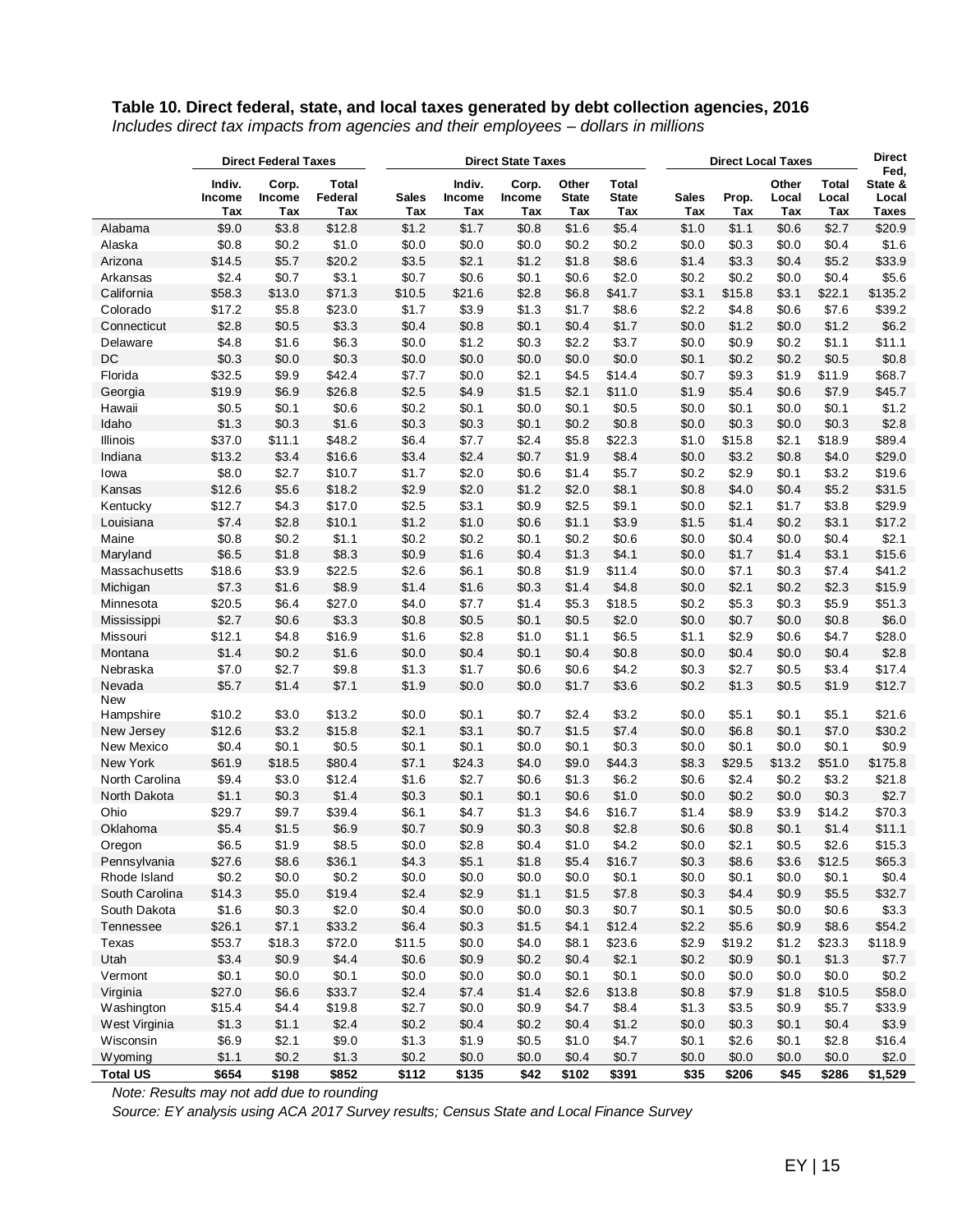Table 11 on the following page summarizes the total estimated direct and indirect tax impact of the debt collection industry. These impacts include taxes paid by debt collection agencies, their employees, suppliers, and businesses that sell to employees of agencies and their suppliers. As such, the total tax impact is larger than the direct tax impact by the amount of tax paid by suppliers and businesses selling to employees (such as retailers) and the employees related to these activities.

As shown in Table 11, total taxes attributable to the operations of debt collection agencies, employees, suppliers, and businesses that sell to employees is estimated at nearly \$2.9 billion in 2016. Of the \$2.9 billion estimated total tax impact, \$1.6 billion (55%) is estimated to be federal tax (corporate and individual income taxes), \$735 million (26%) is estimated to be state tax, and \$548 million is estimated to be local tax (19%).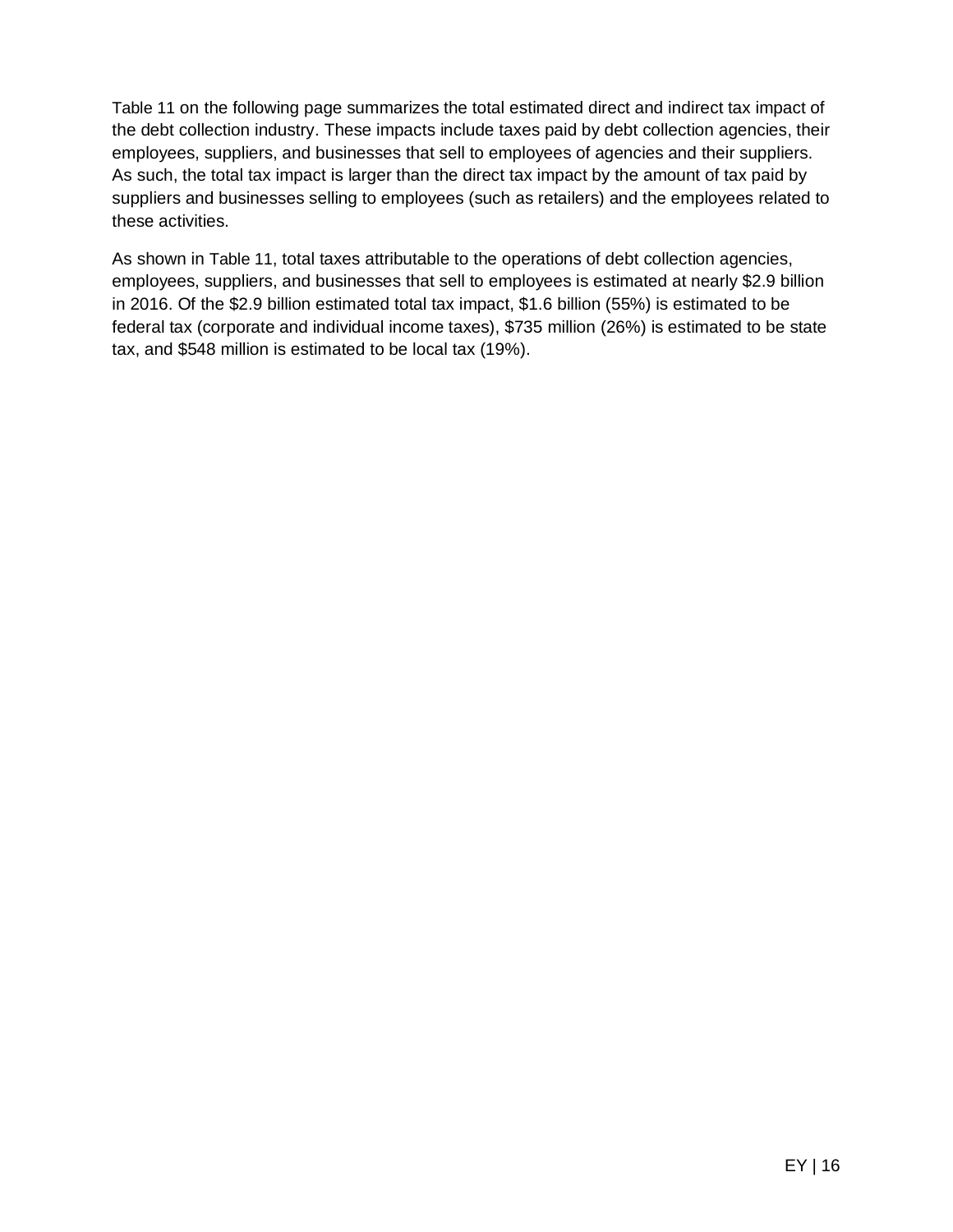### **Table 11. Total federal, state, and local taxes generated by debt collection agencies in 2016** *Tax impacts from agencies, suppliers, and employees; Dollar in millions*

|                              |                         | <b>Total Federal Taxes</b> |                         |                     | <b>Total State Taxes</b> |                        |                              |                                     | <b>Total Local Taxes</b> |                |                       |                       | Total                                    |
|------------------------------|-------------------------|----------------------------|-------------------------|---------------------|--------------------------|------------------------|------------------------------|-------------------------------------|--------------------------|----------------|-----------------------|-----------------------|------------------------------------------|
|                              | Indiv.<br>Income<br>Tax | Corp.<br>Income<br>Tax     | Total<br>Federal<br>Tax | <b>Sales</b><br>Tax | Indiv.<br>Income<br>Tax  | Corp.<br>Income<br>Tax | Other<br><b>State</b><br>Tax | <b>Total</b><br><b>State</b><br>Tax | <b>Sales</b><br>Tax      | Prop.<br>Tax   | Other<br>Local<br>Tax | Total<br>Local<br>Tax | Fed,<br>State &<br>Local<br><b>Taxes</b> |
| Alabama                      | \$16.2                  | \$5.4                      | \$21.6                  | \$2.2               | \$3.0                    | \$1.0                  | \$3.0                        | \$9.1                               | \$1.8                    | \$2.0          | \$1.0                 | \$4.8                 | \$35.5                                   |
| Alaska                       | \$2.0                   | \$0.5                      | \$2.4                   | \$0.0               | \$0.0                    | \$0.1                  | \$0.4                        | \$0.5                               | \$0.1                    | \$0.8          | \$0.1                 | \$0.9                 | \$3.8                                    |
| Arizona                      | \$25.8                  | \$8.2                      | \$34.0                  | \$6.2               | \$3.7                    | \$1.5                  | \$3.2                        | \$14.6                              | \$2.6                    | \$6.0          | \$0.7                 | \$9.2                 | \$57.9                                   |
| Arkansas                     | \$5.2                   | \$1.3                      | \$6.5                   | \$1.5               | \$1.2                    | \$0.2                  | \$1.3                        | \$4.3                               | \$0.5                    | \$0.4          | \$0.0                 | \$1.0                 | \$11.7                                   |
| California                   | \$127.9                 | \$28.6                     | \$156.4                 | \$23.0              | \$47.4                   | \$6.0                  | \$14.9                       | \$91.3                              | \$6.9                    | \$34.8         | \$6.9                 | \$48.6                | \$296.3                                  |
| Colorado                     | \$30.6                  | \$8.8                      | \$39.4                  | \$3.0               | \$6.9                    | \$1.6                  | \$3.0                        | \$14.6                              | \$4.0                    | \$8.6          | \$1.0                 | \$13.6                | \$67.6                                   |
| Connecticut                  | \$6.7                   | \$1.4                      | \$8.1                   | \$1.0               | \$2.0                    | \$0.2                  | \$0.9                        | \$4.1                               | \$0.0                    | \$2.8          | \$0.0                 | \$2.9                 | \$15.1                                   |
| Delaware                     | \$8.1                   | \$2.3                      | \$10.4                  | \$0.0               | \$2.0                    | \$0.6                  | \$3.7                        | \$6.2                               | \$0.0                    | \$1.6          | \$0.3                 | \$1.9                 | \$18.5                                   |
| DC                           | \$0.5                   | \$0.1                      | \$0.6                   | \$0.0               | \$0.0                    | \$0.0                  | \$0.0                        | \$0.0                               | \$0.1                    | \$0.3          | \$0.4                 | \$0.8                 | \$1.4                                    |
| Florida                      | \$61.7                  | \$16.5                     | \$78.1                  | \$14.7              | \$0.0                    | \$2.9                  | \$8.6                        | \$26.2                              | \$1.3                    | \$17.7         | \$3.6                 | \$22.5                | \$126.8                                  |
| Georgia                      | \$37.1                  | \$10.8                     | \$47.9                  | \$4.8               | \$9.1                    | \$1.9                  | \$4.0                        | \$19.7                              | \$3.5                    | \$10.2         | \$1.2                 | \$14.8                | \$82.4                                   |
| Hawaii                       | \$0.9                   | \$0.2                      | \$1.1                   | \$0.4               | \$0.3                    | \$0.0                  | \$0.2                        | \$0.9                               | \$0.0                    | \$0.2          | \$0.1                 | \$0.3                 | \$2.2                                    |
| Idaho                        | \$2.7                   | \$0.6                      | \$3.3                   | \$0.6               | \$0.6                    | \$0.1                  | \$0.4                        | \$1.8                               | \$0.0                    | \$0.7          | \$0.0                 | \$0.7                 | \$5.9                                    |
| Illinois                     | \$67.8                  | \$18.0                     | \$85.8                  | \$11.6              | \$14.2                   | \$4.0                  | \$10.7                       | \$40.4                              | \$1.9                    | \$29.0         | \$3.8                 | \$34.7                | \$160.9                                  |
| Indiana                      | \$24.3                  | \$5.9                      | \$30.2                  | \$6.2               | \$4.4                    | \$1.1                  | \$3.4                        | \$15.2                              | \$0.0                    | \$5.9          | \$1.4                 | \$7.3                 | \$52.7                                   |
| lowa                         | \$14.3                  | \$4.1                      | \$18.3                  | \$3.1               | \$3.5                    | \$0.7                  | \$2.4                        | \$9.8                               | \$0.3                    | \$5.1          | \$0.3                 | \$5.7                 | \$33.8                                   |
| Kansas                       | \$20.7                  | \$7.4                      | \$28.2                  | \$4.8               | \$3.3                    | \$1.4                  | \$3.3                        | \$12.8                              | \$1.4                    | \$6.6          | \$0.6                 | \$8.6                 | \$49.5                                   |
| Kentucky                     | \$21.5                  | \$6.3                      | \$27.7                  | \$4.3               | \$5.3                    | \$1.2                  | \$4.2                        | \$15.0                              | \$0.0                    | \$3.6          | \$2.9                 | \$6.4                 | \$49.2                                   |
| Louisiana                    | \$14.3                  | \$4.3                      | \$18.6                  | \$2.3               | \$2.0                    | \$0.7                  | \$2.2                        | \$7.1                               | \$2.9                    | \$2.8          | \$0.4                 | \$6.0                 | \$31.7                                   |
| Maine                        | \$2.0                   | \$0.5                      | \$2.6                   | \$0.5               | \$0.5                    | \$0.1                  | \$0.4                        | \$1.5                               | \$0.0                    | \$1.0          | \$0.0                 | \$1.0                 | \$5.0                                    |
| Maryland                     | \$15.3                  | \$3.8                      | \$19.1                  | \$2.0               | \$3.8                    | \$0.7                  | \$3.0                        | \$9.4                               | \$0.0                    | \$4.0          | \$3.2                 | \$7.2                 | \$35.7                                   |
| Massachusetts                | \$37.0                  | \$8.0                      | \$44.9                  | \$5.1               | \$12.1                   | \$1.8                  | \$3.7                        | \$22.8                              | \$0.0                    | \$14.1         | \$0.6                 | \$14.7                | \$82.4                                   |
| Michigan                     | \$18.3                  | \$4.0                      | \$22.3                  | \$3.6               | \$3.9                    | \$0.6                  | \$3.6                        | \$11.7                              | \$0.0                    | \$5.3          | \$0.5                 | \$5.8                 | \$39.7                                   |
| Minnesota                    | \$36.0                  | \$9.9                      | \$45.9                  | \$7.1               | \$13.6                   | \$2.2                  | \$9.3                        | \$32.1                              | \$0.3                    | \$9.4          | \$0.6                 | \$10.3                | \$88.3                                   |
| Mississippi                  | \$5.4                   | \$1.2                      | \$6.5                   | \$1.7               | \$0.9                    | \$0.2                  | \$1.1                        | \$3.9                               | \$0.0                    | \$1.4          | \$0.1                 | \$1.5                 | \$11.9                                   |
| Missouri                     | \$22.3                  | \$7.1                      | \$29.4                  | \$3.0               | \$5.1                    | \$1.2                  | \$2.0                        | \$11.2                              | \$2.1                    | \$5.3          | \$1.2                 | \$8.6                 | \$49.2                                   |
| Montana                      | \$2.6                   | \$0.5                      | \$3.1                   | \$0.0               | \$0.7                    | \$0.1                  | \$0.8                        | \$1.6                               | \$0.0                    | \$0.8          | \$0.0                 | \$0.8                 | \$5.5                                    |
| Nebraska                     | \$11.9                  | \$3.8                      | \$15.8                  | \$2.3               | \$2.9                    | \$0.8                  | \$1.0                        | \$6.9                               | \$0.4                    | \$4.5          | \$0.8                 | \$5.8                 | \$28.4                                   |
| Nevada                       | \$10.5                  | \$2.5                      | \$13.0                  | \$3.5               | \$0.0                    | \$0.0                  | \$3.1                        | \$6.6                               | \$0.3                    | \$2.3          | \$0.9                 | \$3.6                 | \$23.1                                   |
| New                          |                         |                            |                         |                     |                          |                        |                              |                                     |                          |                |                       |                       |                                          |
| Hampshire                    | \$19.4                  | \$5.1                      | \$24.5                  | \$0.0               | \$0.2                    | \$1.5                  | \$4.7                        | \$6.4                               | \$0.0                    | \$9.7          | \$0.1                 | \$9.8                 | \$40.6                                   |
| New Jersey                   | \$28.7                  | \$6.8                      | \$35.4                  | \$4.8               | \$7.0                    | \$1.3                  | \$3.5                        | \$16.6                              | \$0.0                    | \$15.5         | \$0.3                 | \$15.8                | \$67.8                                   |
| New Mexico                   | \$0.7                   | \$0.2                      | \$0.9                   | \$0.2               | \$0.1                    | \$0.0                  | \$0.2                        | \$0.5                               | \$0.1                    | \$0.1          | \$0.0                 | \$0.2                 | \$1.6                                    |
| New York                     | \$118.3                 | \$31.0                     | \$149.3                 | \$13.5              | \$46.4                   | \$6.0                  | \$17.1                       | \$83.0                              | \$15.8                   | \$56.3         | \$25.2                | \$97.3                | \$329.7                                  |
| North Carolina               | \$21.0                  | \$5.6                      | \$26.6                  | \$3.6               | \$6.0                    | \$0.9                  | \$2.9                        | \$13.4                              | \$1.4                    | \$5.3          | \$0.4                 | \$7.1                 | \$47.1                                   |
| North Dakota                 | \$2.5                   | \$0.6                      | \$3.1                   | \$0.6               | \$0.2                    | \$0.1                  | \$1.3                        | \$2.3                               | \$0.1                    | \$0.5          | \$0.0                 | \$0.6                 | \$6.0                                    |
| Ohio                         | \$52.9<br>\$10.5        | \$14.8                     | \$67.7                  | \$10.8              | \$8.4                    | \$2.1                  | \$8.2                        | \$29.5                              | \$2.5                    | \$15.9         | \$6.9                 | \$25.2                | \$122.5                                  |
| Oklahoma                     |                         | \$2.6                      | \$13.1                  | \$1.5               | \$1.8                    | \$0.4                  | \$1.6                        | \$5.2                               | \$1.1                    | \$1.5          | \$0.2                 | \$2.8                 | \$21.2                                   |
| Oregon                       | \$12.8                  | \$3.3                      | \$16.1                  | \$0.0               | \$5.4                    | \$0.6                  | \$1.9<br>\$10.3              | \$7.9<br>\$30.8                     | \$0.0                    | \$4.2          | \$1.0<br>\$6.9        | \$5.1                 | \$29.1                                   |
| Pennsylvania<br>Rhode Island | \$52.2                  | \$14.0                     | \$66.2                  | \$8.2               | \$9.6                    | \$2.8                  |                              |                                     | \$0.6                    | \$16.2         |                       | \$23.6                | \$120.7                                  |
|                              | \$0.4                   | \$0.1                      | \$0.5                   | \$0.1               | \$0.1                    | \$0.0                  | \$0.1                        | \$0.3                               | \$0.0                    | \$0.2          | \$0.0                 | \$0.2                 | \$1.0                                    |
| South Carolina               | \$23.9                  | \$7.2                      | \$31.1                  | \$4.0               | \$4.8                    | \$1.3                  | \$2.4                        | \$12.5                              | \$0.5                    | \$7.3          | \$1.4                 | \$9.2                 | \$52.8                                   |
| South Dakota                 | \$3.0<br>\$46.5         | \$0.7<br>\$11.6            | \$3.7                   | \$0.7               | \$0.0                    | \$0.0<br>\$2.6         | \$0.5<br>\$7.4               | \$1.3                               | \$0.3<br>\$3.8           | \$0.9<br>\$9.9 | \$0.1<br>\$1.7        | \$1.2                 | \$6.1                                    |
| Tennessee<br>Texas           |                         | \$29.7                     | \$58.2                  | \$11.4              | \$0.5<br>\$0.0           | \$5.5                  | \$15.8                       | \$21.9                              |                          |                | \$2.3                 | \$15.4                | \$95.5                                   |
| Utah                         | \$104.8                 |                            | \$134.5                 | \$22.5              |                          |                        |                              | \$43.8                              | \$5.6                    | \$37.6         |                       | \$45.5                | \$223.8                                  |
| Vermont                      | \$7.2<br>\$0.2          | \$1.8<br>\$0.0             | \$9.0<br>\$0.3\$        | \$1.2<br>\$0.0      | \$2.0<br>\$0.0           | \$0.3<br>\$0.0         | \$0.8<br>\$0.1               | \$4.3<br>\$0.2                      | \$0.5<br>\$0.0           | \$1.9<br>\$0.0 | \$0.3<br>\$0.0        | \$2.6<br>\$0.0        | \$15.9<br>\$0.5                          |
| Virginia                     | \$47.5                  | \$11.2                     | \$58.7                  | \$4.2               | \$13.0                   | \$1.8                  | \$4.6                        | \$23.5                              | \$1.5                    | \$13.9         | \$3.1                 | \$18.5                | \$100.8                                  |
| Washington                   | \$29.7                  | \$7.5                      | \$37.3                  | \$5.3               | \$0.0                    | \$2.3                  | \$9.1                        | \$16.6                              | \$2.6                    | \$6.7          | \$1.8                 | \$11.1                | \$65.0                                   |
| West Virginia                | \$2.9                   | \$1.4                      | \$4.3                   | \$0.5               | \$0.8                    | \$0.3                  | \$0.8                        | \$2.4                               | \$0.0                    | \$0.7          | \$0.1                 | \$0.8                 | \$7.5                                    |
| Wisconsin                    | \$14.6                  | \$3.8                      | \$18.4                  | \$2.7               | \$4.0                    | \$0.7                  | \$2.2                        | \$9.7                               | \$0.2                    | \$5.5          | \$0.2                 | \$5.9                 | \$34.1                                   |
| Wyoming                      | \$2.1                   | \$0.5                      | \$2.6                   | \$0.4               | \$0.0                    | \$0.0                  | \$0.8                        | \$1.3                               | \$0.0                    | \$0.0          | \$0.0                 | \$0.0                 | \$3.8                                    |
| <b>Total US</b>              | \$1,251                 | \$331                      | \$1,583                 | \$215               | \$263                    | \$63                   | \$194                        | \$735                               | \$67                     | \$396          | \$85                  | \$548                 | \$2,865                                  |

*Note: Results may not add due to rounding*

*Source: EY analysis using ACA 2017 Survey results; Census State and Local Finance Survey*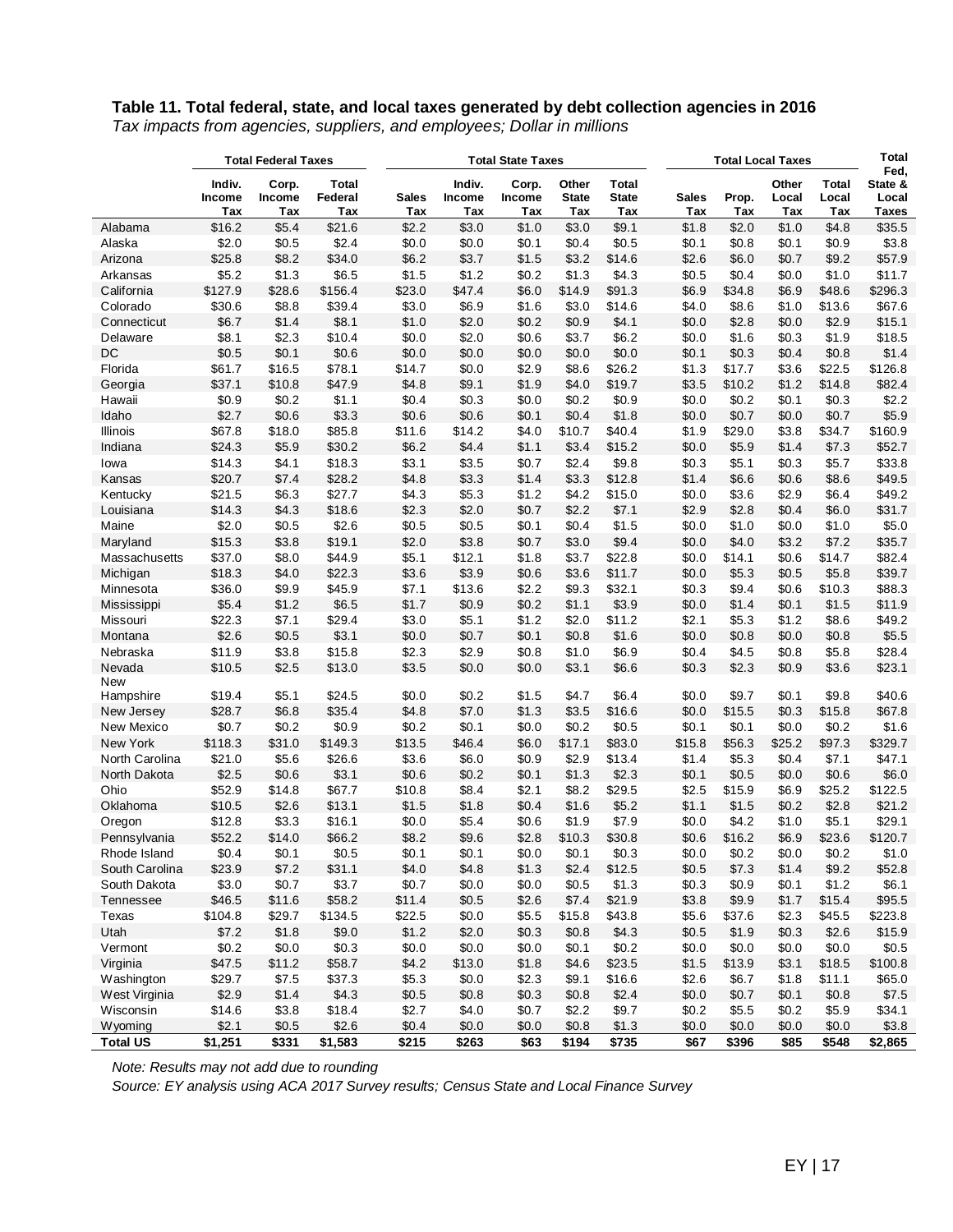# **Appendix A - Methodology**

EY designed and built a password-secured web-based survey questionnaire for data collection (see appendix B for a copy of the survey questionnaire). Individual responses to all questions were kept completely confidential as only EY professionals responsible for the survey had access to individual survey responses. One hundred thirty third-party debt collection agencies participated in the study.

There are two primary sources of survey error: sampling and non-sampling error. Since the universe of identified collection agencies was sent a survey, there is no sampling error and terms such as precision and confidence are not appropriate. Non-sampling error includes survey question bias, coverage and measurement error, and non-response. Non-sampling errors are present in every survey, but can be reduced with proper planning, good execution, and appropriate analysis. For this survey, we have taken the following steps to help reduce nonsampling errors at various stages of the survey process:

- ACA annually updates its database to help reach all known collection agencies. They estimate that there are 4,190 collection agencies in the United States. However, there are some collection agencies which were not included on ACA's list. To help overcome this coverage issue, we have supplemented our data with data from the US Census Bureau on collection agencies.
- EY conducted a questionnaire review session with ACA to help clarify the meaning of key terms and new data points.
- The electronic survey contains data edit checks designed to catch most measurement errors at the point of data entry.
- ACA announced the survey at an industry conference, and both ACA and EY sent electronic reminders to encourage response. We followed up with respondents on confusing or inconsistent responses.
- The survey questions address expanded and updated study objectives compared with prior economic impact surveys conducted by ACA. For example, we added questions about specific debt collected on behalf of government entities.

We compared the distribution of responding agencies to the distribution of the universe by state and size. There are some differences between the distribution of responding agencies and the distribution of agencies as noted by the US Census Bureau. As a result, we combined our survey results with US Census data to help adjust for this potential response bias. Appendix A contains a full description of this methodology. The data for Table A.1 comes from the County Business Patterns series (CBP). This is an annual series conducted by the US Census Bureau that provides subnational economic data by industry. Please see Appendix C for more information on this data source. The table shows the number of third-party debt collection agencies by state and number of paid employees. For example, of the 44 agencies located in Alabama, 15 have one to four employees.

We restricted this table to companies included in NAICS Code 56144 - Collection agencies. This industry comprises establishments primarily engaged in collecting payments for claims and remitting payments collected to their clients. This industry provides the following services: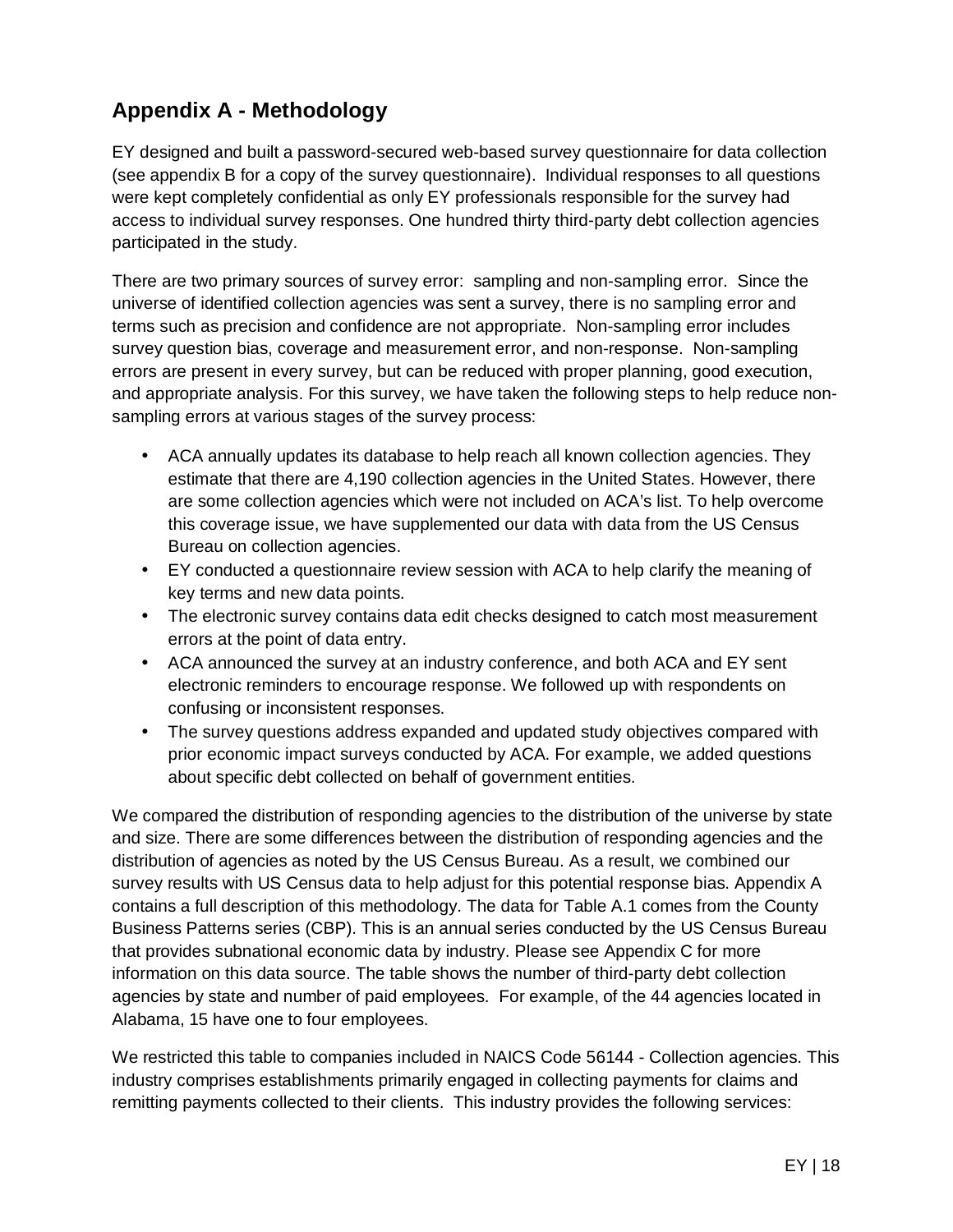- Account collection services
- **Bill collection services**
- Collection agencies
- Collection agencies, accounts
- Debt collection services
- Delinquent account collection services
- Tax collection services on a contract or fee basis

The data excludes the following activities, which are included in the alternate NAICS codes indicated:

- Repossessing tangible assets--is classified in US Industry 561491, Repossession Services; and
- Providing financing to others by factoring accounts receivables (i.e., assuming the risk of collection and credit losses)--is classified in US Industry 522298, All Other Nondepository Credit Intermediation.
- In-house collection activities, which are classified in the industry of the primary activity. I.e., a collector working for a manufacturer is classified as an employee of the manufacturing sector.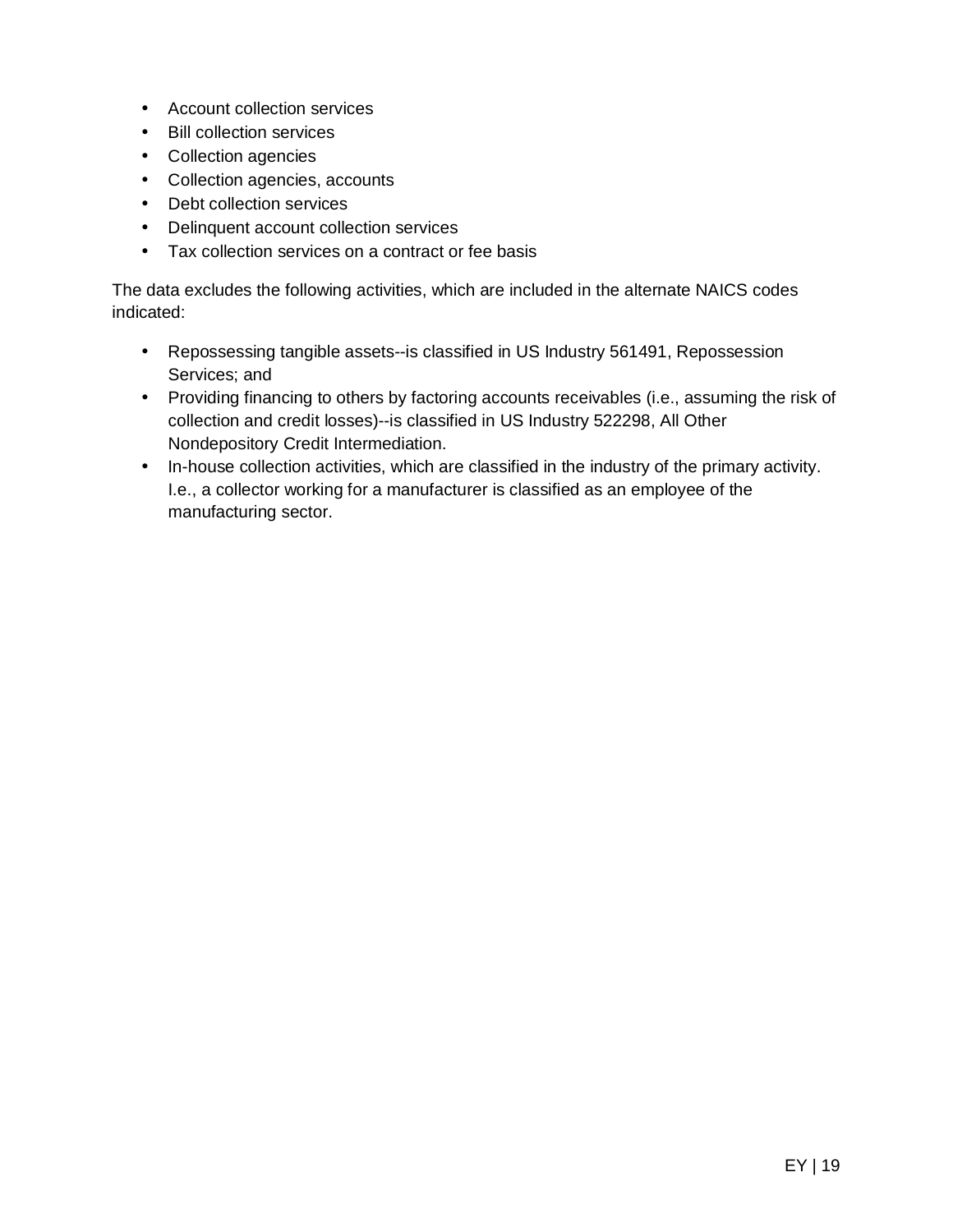| <b>State</b>         | Total           | $1 - 4$        | $5-9$           | $10 - 19$      | 20-49          | 50-99          | 100-249                 | $250+$         |
|----------------------|-----------------|----------------|-----------------|----------------|----------------|----------------|-------------------------|----------------|
| Alabama              | $\overline{44}$ | 15             | $\overline{4}$  | 8              | $\overline{5}$ | 5              | $\overline{5}$          | $\overline{2}$ |
| Alaska               | 14              | 5              | $\overline{7}$  | $\mathbf{1}$   | 0              | 1              | 0                       | $\pmb{0}$      |
| Arizona              | 101             | 38             | 19              | 18             | $\mathsf 9$    | $\bf 8$        | 6                       | 3              |
| Arkansas             | 32              | 12             | $6\phantom{1}6$ | 5              | $\overline{7}$ | 1              | 1                       | 0              |
| California           | 438             | 197            | 79              | 61             | 53             | 27             | 18                      | 3              |
| Colorado             | 93              | 32             | 19              | 10             | 14             | 11             | 4                       | 3              |
| Connecticut          | 37              | 14             | 12              | $6\phantom{1}$ | $\sqrt{3}$     | $\overline{2}$ | $\overline{0}$          | $\overline{0}$ |
| Delaware             | 29              | 12             | 5               | 4              | 5              | $\mathbf 0$    | $\overline{2}$          | 1              |
| District of Columbia | 3               | $\overline{2}$ | $\mathbf{1}$    | $\mathbf 0$    | $\mathbf 0$    | $\mathbf 0$    | $\overline{0}$          | $\overline{0}$ |
| Florida              | 267             | 137            | 28              | 39             | 32             | 14             | 13                      | 4              |
| Georgia              | 149             | 64             | 23              | 28             | 18             | $\overline{4}$ | 8                       | $\overline{4}$ |
| Hawaii               | 14              | $\overline{7}$ | 3               | 3              | 1              | $\mathbf 0$    | $\mathbf 0$             | 0              |
| Idaho                | 30              | 15             | $\overline{4}$  | $\overline{9}$ | $\overline{1}$ | $\overline{1}$ | $\overline{0}$          | $\mathbf 0$    |
| Illinois             | 181             | 74             | 25              | 24             | 26             | 16             | 10                      | 6              |
| Indiana              | 97              | 38             | 17              | 18             | 12             | $6\phantom{1}$ | 5                       | $\mathbf{1}$   |
| lowa                 | 17              | $\overline{2}$ | 3               | 4              | $\overline{2}$ | $\overline{2}$ | $\overline{2}$          | $\overline{2}$ |
| Kansas               | 52              | 12             | 8               | 12             | $\overline{7}$ | $6\phantom{1}$ | 3                       | $\overline{4}$ |
| Kentucky             | 51              | 25             | 6               | $\overline{3}$ | 7              | 3              | 4                       | 3              |
| Louisiana            | 61              | 18             | 14              | 16             | $\overline{9}$ | $\overline{2}$ | $\overline{0}$          | $\overline{2}$ |
| Maine                | 13              | 4              | $\overline{2}$  | 5              | 1              | 1              | 0                       | 0              |
| Maryland             | 57              | 24             | 12              | 12             | 5              | $\overline{2}$ | 1                       | $\mathbf{1}$   |
| Massachusetts        | 74              | 31             | 9               | 11             | 13             | 3              | 5                       | $\overline{2}$ |
| Michigan             | 86              | 26             | 24              | 19             | 12             | 3              | $\overline{2}$          | $\overline{0}$ |
| Minnesota            | 93              | 34             | 15              | 11             | 11             | 11             | 8                       | 3              |
| Mississippi          | 32              | 12             | 8               | $6\phantom{1}$ | $\overline{4}$ | $\mathbf{1}$   | $\mathbf{1}$            | $\mathbf 0$    |
| Missouri             | 78              | 36             | 11              | 6              | 13             | 8              | 1                       | 3              |
| Montana              | 22              | 10             | 5               | $\overline{2}$ | 5              | $\mathbf 0$    | $\overline{0}$          | $\overline{0}$ |
| Nebraska             | 35              | 10             | 8               | 8              | 3              | 3              | 1                       | $\overline{2}$ |
| Nevada               | 47              | 13             | 9               | 13             | 5              | 5              | $\overline{2}$          | $\overline{0}$ |
| New Hampshire        | 20              | $\overline{2}$ | 3               | 4              | 3              | 3              | 3                       | $\overline{2}$ |
| New Jersey           | 128             | 56             | 27              | 17             | 20             | 3              | $\overline{\mathbf{4}}$ | $\mathbf{1}$   |
| New Mexico           | 9               | 3              | $\overline{2}$  | 3              | 1              | $\mathbf 0$    | 0                       | 0              |
| New York             | 483             | 209            | 95              | 74             | 62             | 18             | 15                      | 10             |
| North Carolina       | 88              | 35             | 21              | 10             | 12             | $\overline{7}$ | $\overline{2}$          | 1              |
| North Dakota         | 17              | 6              | 6               | 3              | $\overline{1}$ | $\mathbf 0$    | $\overline{1}$          | $\overline{0}$ |
| Ohio                 | 127             | 41             | 18              | 15             | 24             | 13             | 11                      | 5              |
| Oklahoma             | 58              | 26             | $\overline{7}$  | 8              | 11             | $\mathfrak{S}$ | 3                       | $\mathbf 0$    |
| Oregon               | 70              | 32             | 15              | 11             | 8              | $\overline{2}$ | 1                       | 1              |
| Pennsylvania         | 173             | 72             | 27              | 27             | 27             | $9\,$          | 6                       | 5              |
| Rhode Island         | 4               | 3              | 0               | 0              | 1              | 0              | 0                       | 0              |
| South Carolina       | 48              | 16             | $\overline{4}$  | 10             | $\overline{9}$ | 3              | $\overline{2}$          | $\overline{4}$ |
| South Dakota         | 19              | 8              | 5               | $\overline{2}$ | 3              | 0              | 1                       | 0              |
| Tennessee            | 71              | 22             | 11              | $\,6$          | 17             | 5              | 5                       | 5              |
| Texas                | 305             | 128            | 50              | 41             | 41             | 14             | 20                      | 11             |
| Utah                 | 45              | 25             | 5               | 5              | 6              | 3              | 1                       | $\mathbf 0$    |
| Vermont              | 5               | 3              | 1               | $\mathbf 1$    | 0              | $\Omega$       | 0                       | 0              |
| Virginia             | 76              | 26             | 14              | 13             | 10             | $\overline{4}$ | $\overline{4}$          | 5              |
| Washington           | 113             | 36             | 25              | 20             | 21             | $\overline{7}$ | $\overline{2}$          | $\overline{2}$ |
| West Virginia        | 11              | $\overline{4}$ | 3               | $\mathbf{1}$   | $\overline{2}$ | $\pmb{0}$      | $\pmb{0}$               | $\mathbf{1}$   |
| Wisconsin            | 55              | 19             | 12              | 9              | 10             | $\overline{2}$ | $\overline{2}$          | 1              |
| Wyoming              | 18              | 6              | 3               | $\overline{4}$ | 5              | $\pmb{0}$      | 0                       | $\pmb{0}$      |

**Table A.1. Number of debt collection agencies by state and number of employees**

*Source: US Census County Business Patterns 2015 data*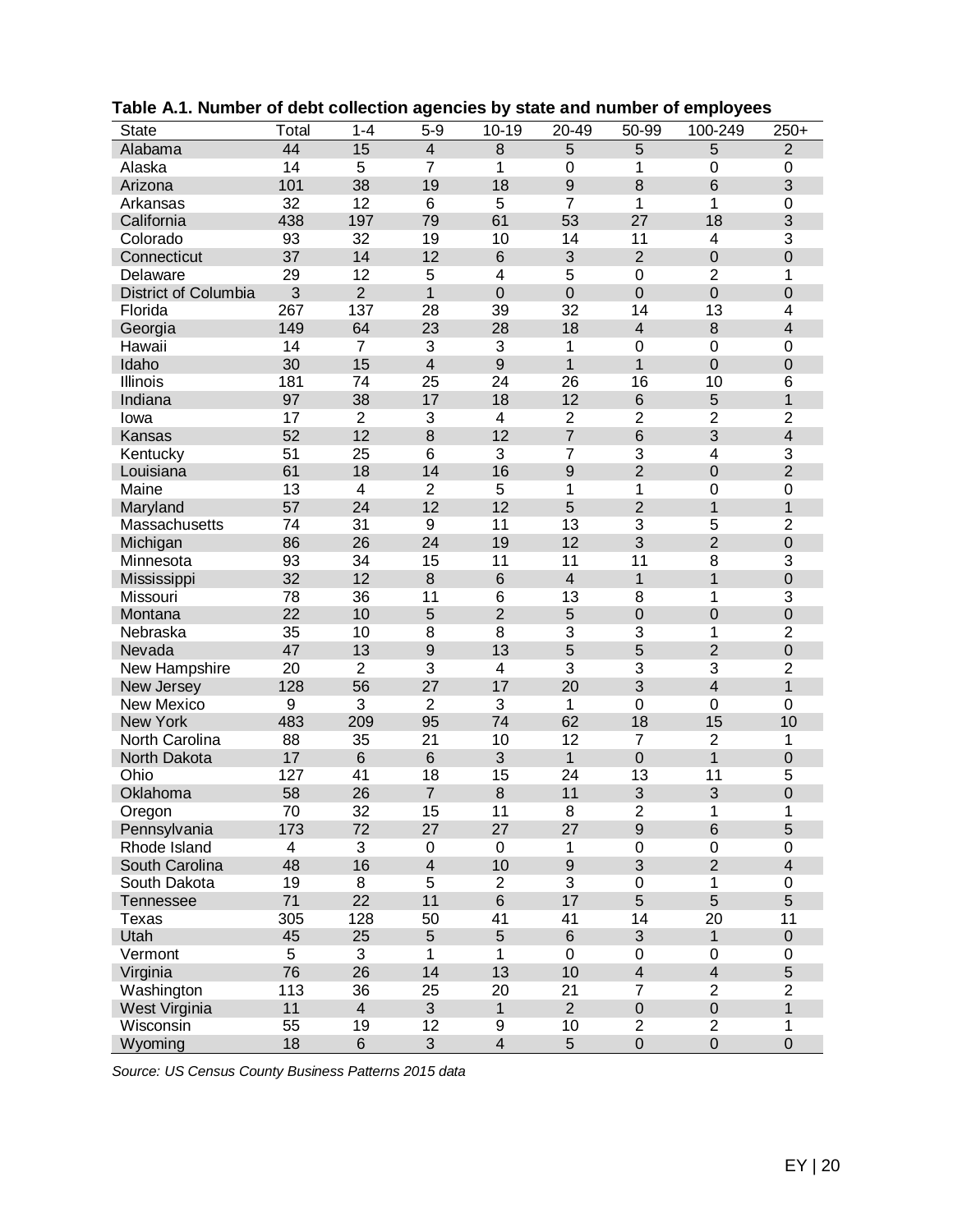Table A.2 comes from the survey respondent data. It shows the average debt collected for debt collection agencies of increasing size, as measured by the number of employees. For example, the average debt collected for an agency with one to four employees is \$717 thousand, while that for an agency with 50-99 employees is just below \$55 million.

| Table A.2. Average debt collected for companies of a given size of employers |
|------------------------------------------------------------------------------|
| Dollars in thousands                                                         |

| <b>Number of</b><br><b>Employees</b> | <b>Average Debt</b><br><b>Collected</b> |
|--------------------------------------|-----------------------------------------|
| 1 to 4                               | \$717                                   |
| 5 to 9                               | \$2,576                                 |
| 10 to 19                             | \$3,793                                 |
| 20 to 49                             | \$13,200                                |
| 50 to 99                             | \$54,841                                |
| 100 to 249                           | \$70,792                                |
| $250+$                               | \$378,540                               |

*Source: EY analysis using ACA 2017 Survey results*

Multiplying the average debt collected for a given company size (Table A.2) by the number of companies of that size in a given state (Table A.1) gives the estimates of the total debt collected by state listed in Table 2 of the report. An adjustment was necessary for calculating the average debt collected for employers with 250+ employees due to a relatively low number of responses from this employee-size group this year. We compared 2017 respondents with 2014 respondents and calculated an average growth rate in debt collected during this time period for collection agencies that responded to both surveys. We then applied this growth rate to agencies in the 250+ employee category that responded in 2014, but not in 2017, and added them to the group of 2017 respondents. We then calculated an average debt collected for the 250+ employee group from this larger set.

The economic impact estimates are based on direct impacts obtained through the survey of agencies and the US Census Bureau data:

- Direct employment is equal to the US Census Bureau reported figures for NAICS 56144, Collection Agencies in 2015. Direct employment includes paid employees from the US Census Bureau County Business Patterns data set with imputations for undisclosed values in the District of Columbia and West Virginia. Direct employment also includes number of establishments (sole proprietors mostly) in NACIS 56144 from the US Census Bureau Non-employer Statistics data set with imputations for District of Columbia, Idaho, New Mexico, North Dakota, South Dakota, Vermont and West Virginia.
- Direct labor income is equal to wages, salaries, and benefits for both paid employees and owners. Labor income for paid employees was estimated using US Census Bureau payroll for NAICS 56144 in each state plus estimated benefits using US Bureau of Labor Statistics estimate of benefits as a percentage of total compensation for administrative and support service industries (25% of compensation). Labor income for owners is equal to receipts reported by state by the US Census for non-employer establishments less operating expenses using survey data.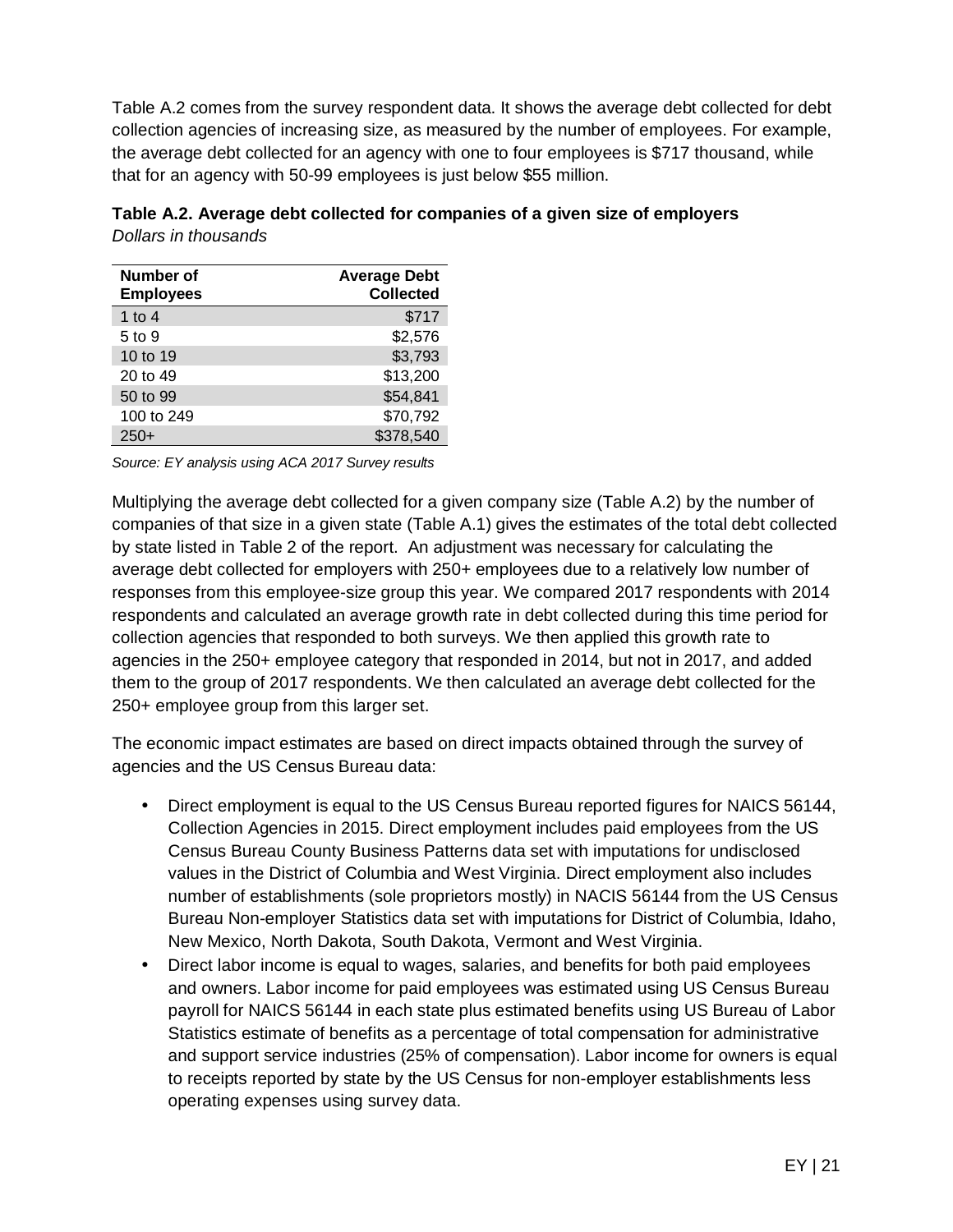Direct economic output is equal to commissions estimated by state.

The indirect and induced economic impacts were estimated using the 2015 IMPLAN Group LLC input-output model of the US economy for IMPLAN industry 465 – Business Support Services (NAICS 5415). National indirect and induced contributions for each economic contribution measure were estimated using the IMPLAN model and then apportioned to states using the following methods. Indirect employment estimates were apportioned to states based on each state's share of employment and GSP. Indirect labor income and output were allocated using each state's share of GSP. Induced impacts were allocated using each state's share of direct and indirect impacts.

Direct tax impacts for each state were estimated using data collected in the survey or ratios of historical tax collections to personal income. To estimate direct corporate income tax and the federal and state levels, the amount of corporate income tax reported by agencies was compared to total debt collected and extrapolated to total responses, adjusting for states with no corporate income tax. The Ohio Commercial Activities Tax, Texas Franchise Tax, and Washington Business & Occupation Tax are shown as state corporate income taxes. Other direct and indirect taxes were estimated based on the historical ratio of tax collections to personal income multiplied by the personal income impact in each state. State and local tax collection data was obtained from the US Census Bureau's State and Local Governmental Finances database. Federal tax collection data and personal income data for each state was obtained from the US Bureau of Economic Analysis.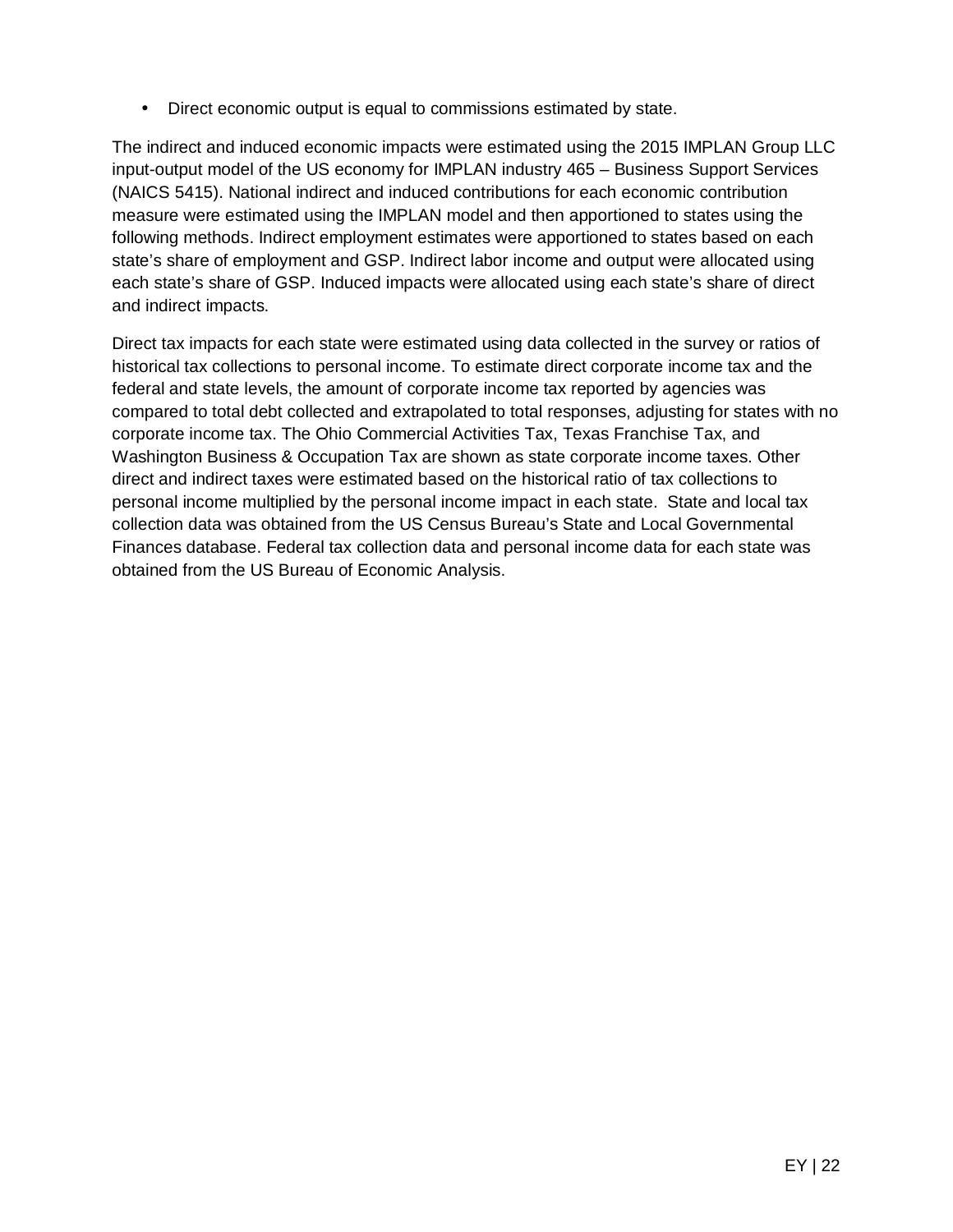### **Appendix B - ACA International 2016 state of the industry survey questionnaire**

### **COLLECTIONS**

1. In 2016, what was the total amount of dollars collected by your agency for the following account types? This should reflect the full amount you collected, including your agency's commission/ fees. For example, if your efforts on a particular account resulted in collection of \$100, of which your agency kept \$20 as a fee or commission, you would report the full \$100 here. Do not remove the commission/fee your agency received. Please provide your answer in US dollars.

| <b>Account Type</b>                                                                                                                                                            | <b>Amount Collected</b> |
|--------------------------------------------------------------------------------------------------------------------------------------------------------------------------------|-------------------------|
| On commission/fee based accounts - these are<br>accounts for which you receive a commission or fee<br>based on your ability to collect all or part of the<br>outstanding debt. |                         |
| On purchased accounts – these are accounts which you<br>have purchased from another creditor and now own for<br>collection purposes.                                           |                         |
| Total debt collected in 2016                                                                                                                                                   |                         |

- 2. In 2016, what was the total amount of payments earned by your agency on accounts referred to you for collection **as a commission or fee**? This includes any commissions, per account fees, placement fees, etc. For example, if your efforts on a particular account resulted in collection of \$100, of which your agency kept \$20 as a fee or commission, you would only report the \$20 here. Please provide your answer in US dollars. \_\_\_\_\_\_\_\_\_\_\_\_\_\_\$
- 3. Please provide the amounts of debt collected for the following debt types. The total should sum to the total amount of dollars collected from Question 1.

| Debt Type                                                            | <b>Amount Collected</b> |
|----------------------------------------------------------------------|-------------------------|
| <b>Bad Debt</b>                                                      |                         |
| Early Out                                                            |                         |
| Total debt collected in 2016 (Should<br>equal total from Question 1) |                         |

4. Of the total amount of debt your company collected from Question 1, what percentage is:

| Traditional third-party on behalf of a creditor client?              |      |
|----------------------------------------------------------------------|------|
| Purchased debt on behalf of a debt buyer client or your own company? | %    |
| Total (Should sum to 100%)                                           | 100% |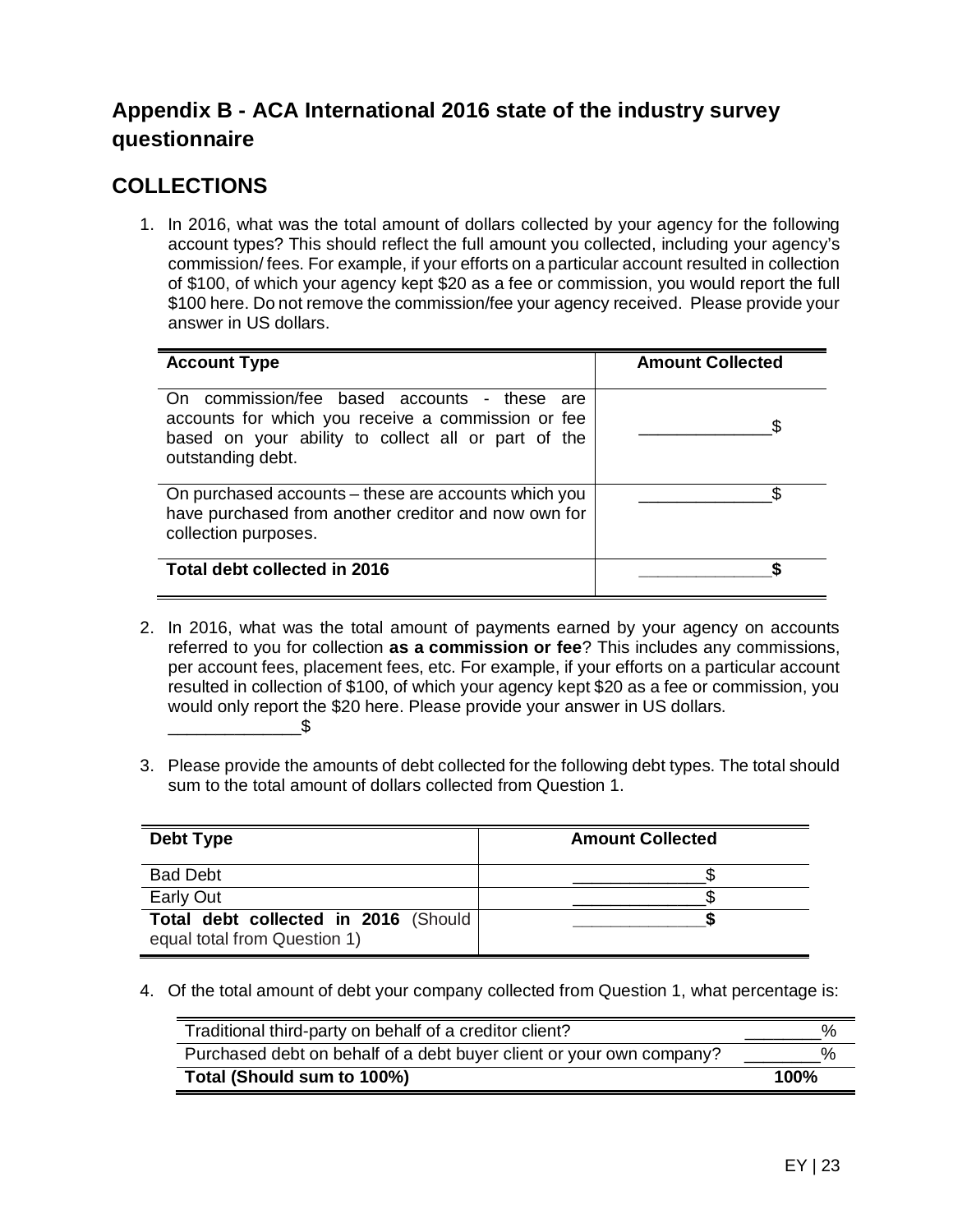5. Of the total gross dollars collected in Question 1, please provide an approximate percentage breakdown of this amount among the following debt categories.

| <b>Debt Category</b>                             | <b>Percentage of Total Debt</b><br><b>Collected</b> |  |
|--------------------------------------------------|-----------------------------------------------------|--|
| Retail                                           | $\%$                                                |  |
| Credit card                                      | %                                                   |  |
| Mortgage                                         | %                                                   |  |
| Other financial services (e.g., bank loans, auto | %                                                   |  |
| Government (federal, state, local, quasi-        | $\%$                                                |  |
| Health care – hospital                           | %                                                   |  |
| Health care - non-hospital                       | %                                                   |  |
| Student loan – federal                           | $\%$                                                |  |
| Student loan - non-federal                       | %                                                   |  |
| <b>Telecom &amp; Utility</b>                     | %                                                   |  |
| Other (please specify type)                      | %                                                   |  |
| Total (Should sum to 100%)                       | 100%                                                |  |

- 6. Did you collect debt on behalf of a government entity? This could include collections on behalf of a federal government agency, state government, local government (e.g. city, country) or quasi-governmental entity?
	- o Yes
	- o No

### **[IF YES to Q6]**

6a. What type of government did you collect debt for? (Select all that apply)

- □ Federal government or agency
- □ State government or agency
- □ Local government, including county, townships, city, or local quasi-public entity
- □ Quasi-governmental entity (such as a quasi-public corporation, development agency, toll road operator)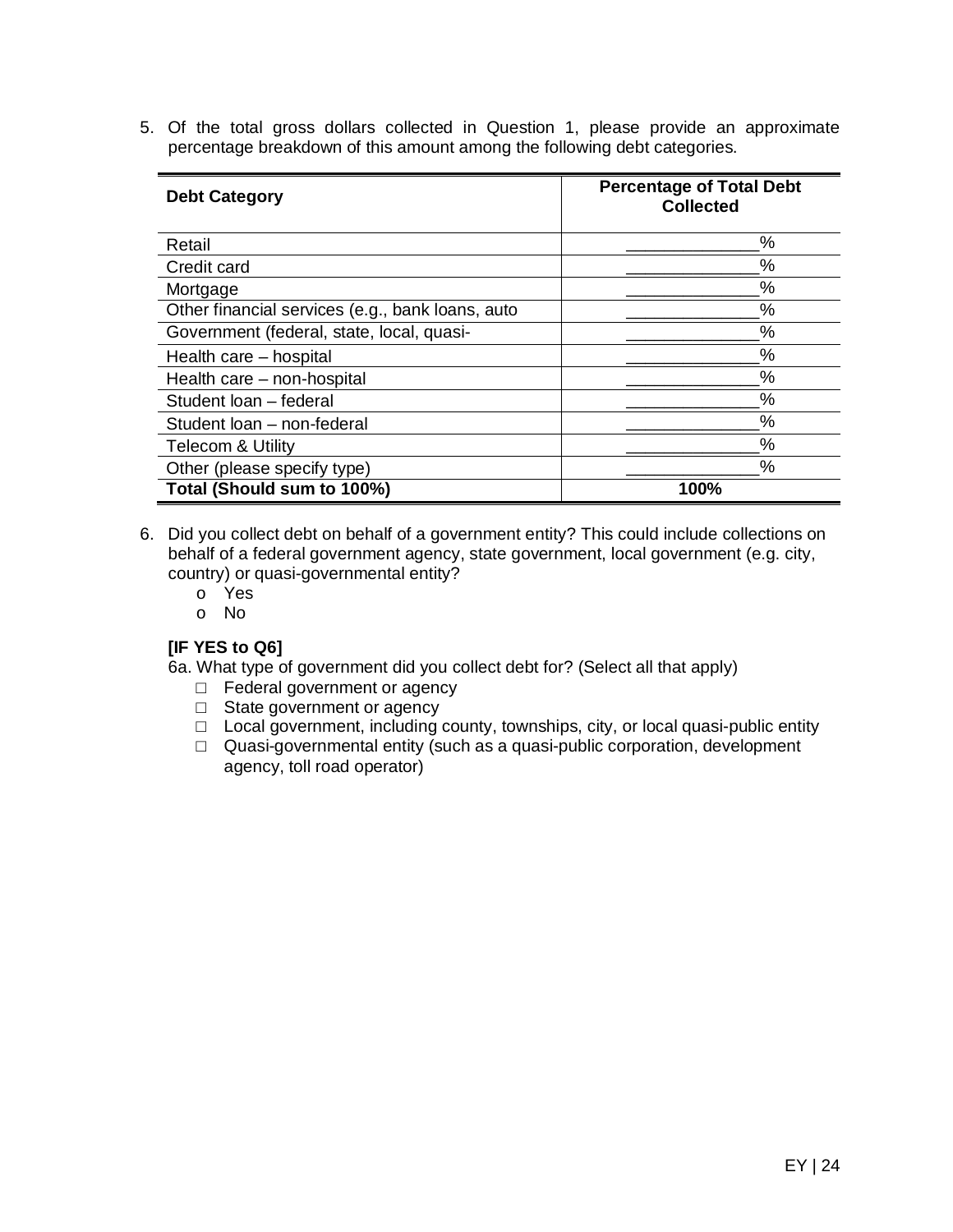### **[For each selected in Q6a]**

- 6b. What category did the debt fall into? (Select all that apply)
	- □ Taxes
	- □ Student loans and fees
	- $\Box$  Health care (e.g. county hospital)
	- □ Utility/Telecom
	- □ Transportation (e.g. fines/tickets)
	- □ Court fees
	- □ Tolls
	- □ Other
- 7. Which of the following methods do you use in your collection operations? (Select all that apply)
	- . Letters
	- Manual telephone calling
	- Credit reporting
	- . Legal Action
	- Email
	- Text
	- Voicemail
	- Non-manual Dialing
	- Social media

### **ACCOUNTS AND SERVICES**

- 8. Please identify the total number of consumer accounts placed with your agency in 2016.  $=$  account(s)
- 9. Please identify the total face value dollar amount of the consumer accounts placed with your agency in 2016. \_\_\_\_\_\_\_\_\_\_\_\_\_\_\$
- 10. Of the consumer accounts contacted, what percentage resulted in a request for verification by the consumer?  $\%$

11.

a.) Of the consumer accounts contacted, what percentage resulted in a consumer dispute?  $\%$ 

b.) Of the accounts that resulted in a consumer dispute, what percentage was resolved in the consumer's favor? \_\_\_\_\_\_\_\_%

- 12. Of the total accounts contacted, how many resulted in the consumer (plaintiffs' attorney) filing a lawsuit against your firm? \_\_\_\_\_\_\_\_lawsuit(s)
- 13. Of the total accounts contacted, how many resulted in your company filing a lawsuit against a consumer? \_\_\_\_\_\_\_\_lawsuit(s)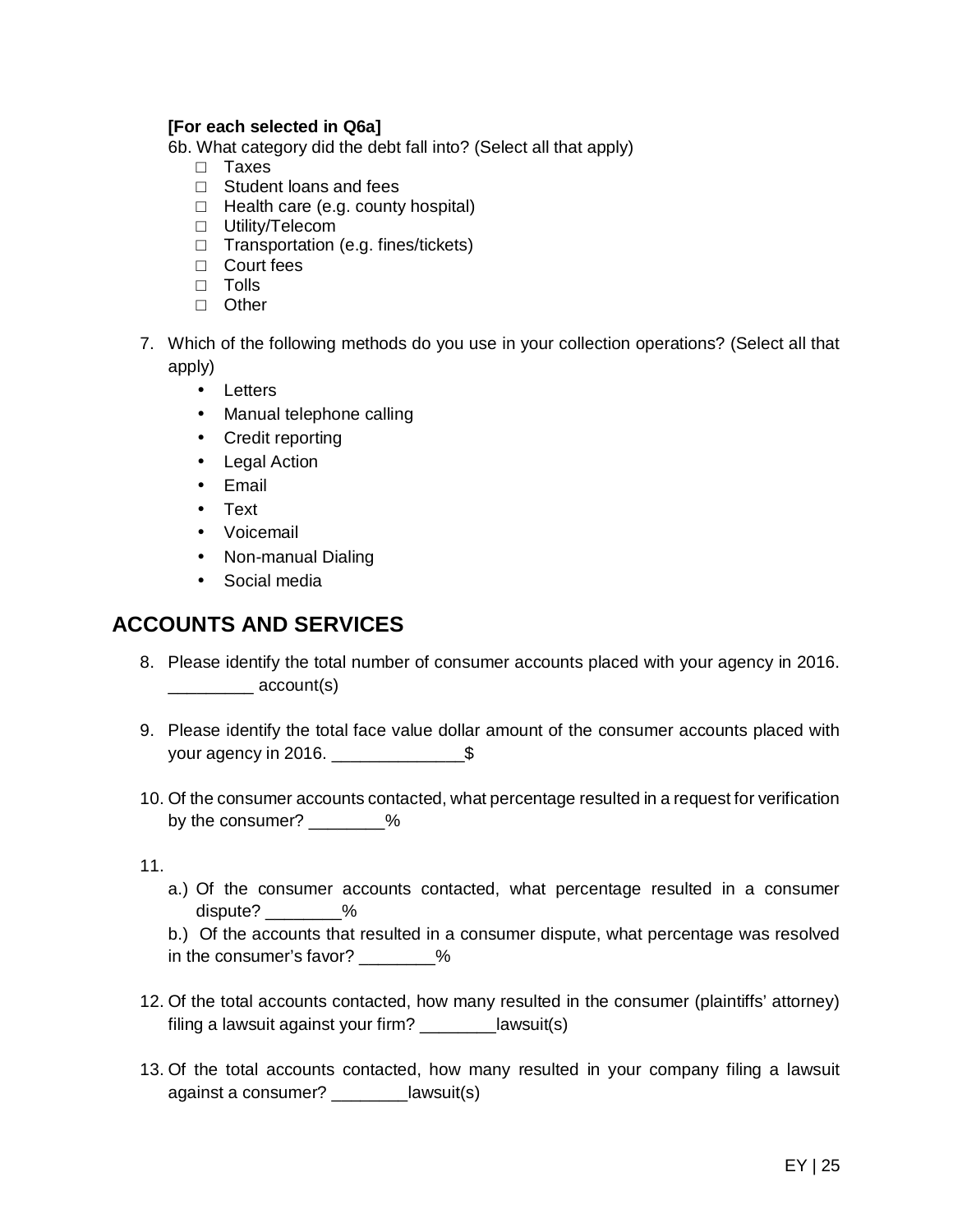14.

- a.) How many demand letters did your company receive? \_\_\_\_\_\_\_\_\_ demand letter(s)
- b.) Of these demand letters, how many were resolved or settled prior to a lawsuit being filed against your company? \_\_\_\_\_\_\_demand letter(s) resolved [Should be less than 13a]
- 15. Of the total number of consumer accounts placed with your agency in 2016, what percentage was:

| Resolved with a payment from a consumer (e.g., payment received,<br>settled)?                        | $\%$ |
|------------------------------------------------------------------------------------------------------|------|
| Closed for a reason other than payment from a consumer (e.g., valid<br>dispute, wrong person, etc.)? | %    |
| Total (Should sum to 100%)                                                                           | 100% |

- 16. In addition to your efforts to recover consumer debt, please let us know what other services are provided by your company. (Select all that apply)
	- Account billing/billing services
	- Subrogation recovery
	- . Skip tracing
	- Consulting Services
	- Medical assistance qualifications
	- . Letter service
	- Check recovery
	- Consumer reporting agency
	- Outsourcing
	- . Insurance follow-up
	- Early out/Precollect
	- Check verification
	- Child support collections
	- Alimony obligation collections
	- . Other (Please specify \_\_\_\_\_\_\_\_\_\_\_\_\_\_\_\_\_\_\_\_\_\_)

### **EMPLOYEES**

17. How many total employees did you employ as of December 31, 2016?

| <b>Employee Type</b> | <b>Number of Employees</b> |
|----------------------|----------------------------|
| Full time employees  |                            |
| Part time employees  |                            |
| Contract employees   |                            |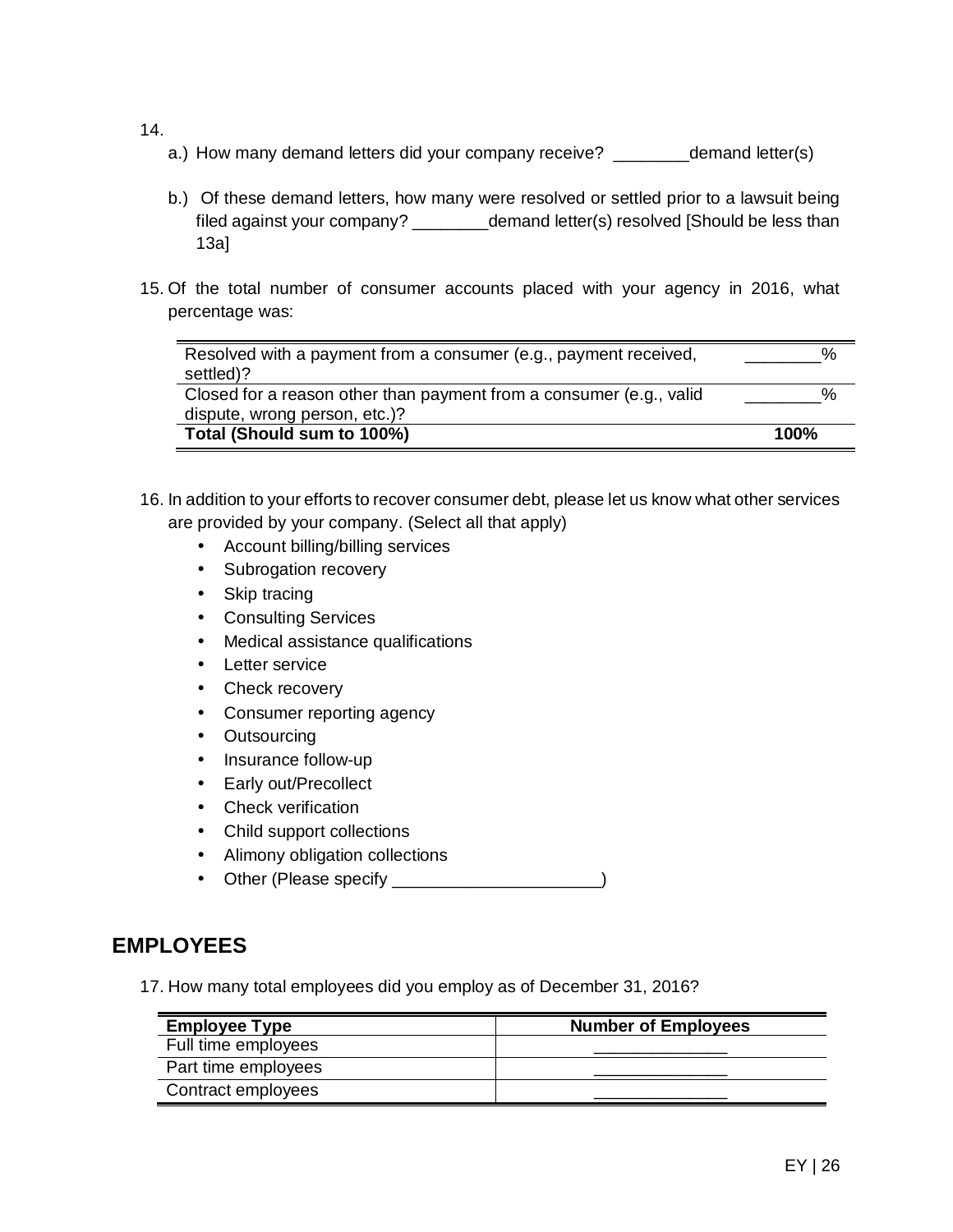| .<br>. . <i>. .</i><br>_<br>---<br> | ____ |
|-------------------------------------|------|
|                                     |      |

18. How many telephone collectors (counting each employee who communicates with consumers by telephone for any reason) did you employ as of December 31, 2016? \_\_\_\_\_\_\_\_\_ telephone collector(s)

### **EXPENSES**

- 19. What was your total compensation paid to full time, part time and contract employees in 2016? You should include payments made for salary, bonus, employee benefits, fringe benefits, health insurance payments, 401K contributions, payroll taxes, etc. Do not include proprietor/owner distributions, except for salary paid to any such individuals. Please provide your answer in US dollars.  $\sim$
- 20. What were your total non-labor operating expenses in 2016? Do not include taxes paid you will report that in the next two questions. Please provide your answer in US dollars.  $\sim$   $\sim$   $\sim$
- 21. What was the total amount of real property tax (on buildings) and personal property taxes (on furniture, equipment, etc.) paid in 2016? If your landlord or the lessor of your equipment makes the payments for you, please provide an estimate of the amount paid, if known. Please provide your answer in US dollars.  $\sim$
- 22. What was the total amount of federal and state corporate income or business entity tax, if any, paid in 2016? Please provide your answer in US dollars. (Note: please provide tax liabilities of the collection agency only. For pass-through businesses such as LLCs, Scorps, and partnerships, DO NOT include individual income tax liabilities of owners, members, or partners.)

| Tax             | <b>Corporate Income Tax Paid</b> |
|-----------------|----------------------------------|
| State and Local |                                  |
| Federal         |                                  |
| Total tax paid  |                                  |

### **CHARITY**

- 23. What was the total amount of charitable contributions made by your company to local, state and national organizations in 2016? Please provide your answer in US dollars.  $\mathfrak s$
- 24. How many total hours did employees at your company spend volunteering for local, state and national non-profit organizations in 2016? Please provide answer in hours.  $\frac{1}{\sqrt{2}}$  hour(s)
- 25. What was the total number of hours your employees volunteered at company sponsored charitable activities for community organizations/events in 2016, if available?  $\sqrt{2}$  hour(s)